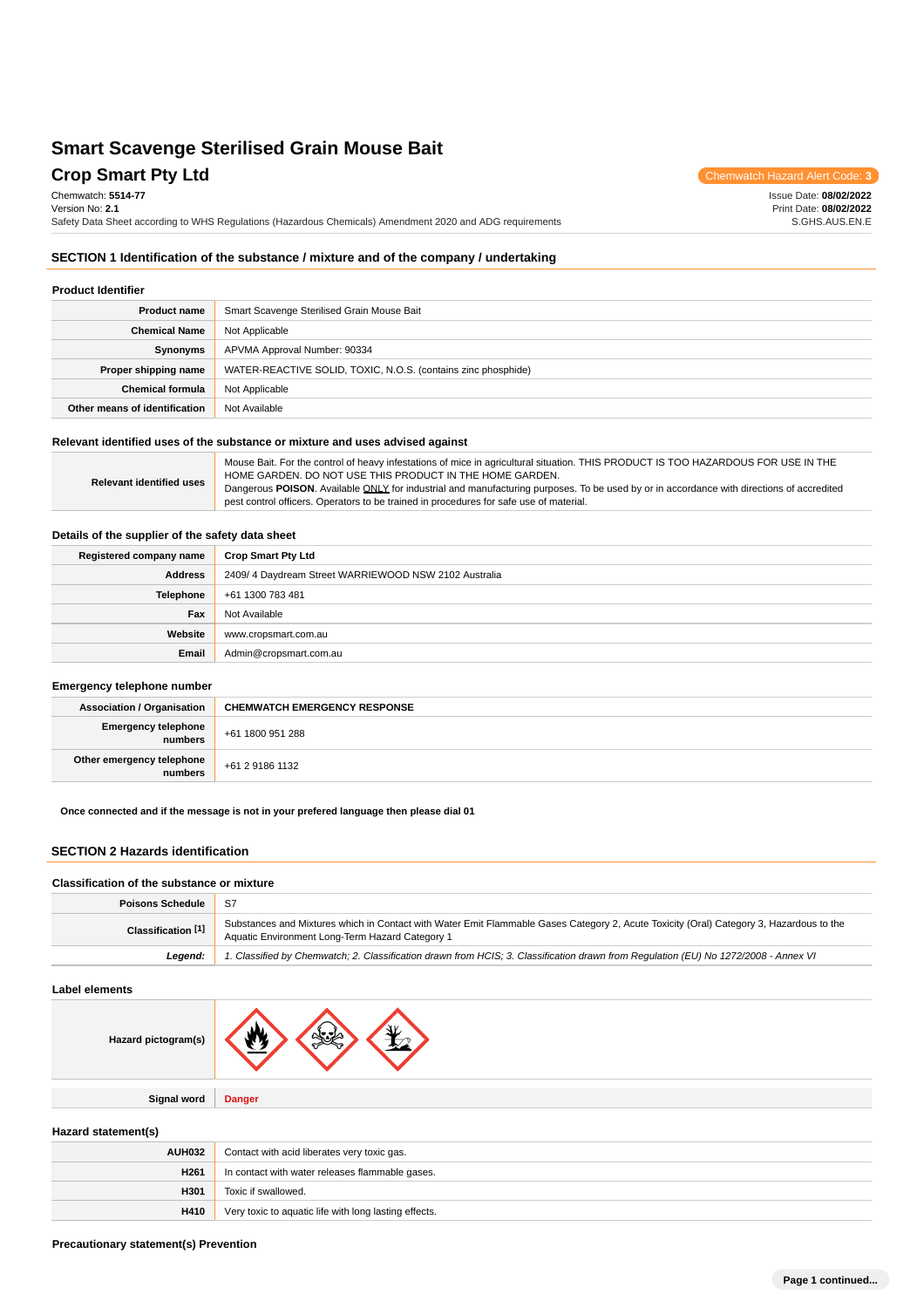| P231+P232 | Handle and store contents under inert gas. Protect from moisture. |
|-----------|-------------------------------------------------------------------|
| P264      | Wash all exposed external body areas thoroughly after handling.   |
| P270      | Do not eat, drink or smoke when using this product.               |
| P273      | Avoid release to the environment.                                 |
| P280      | Wear protective gloves and protective clothing.                   |
| P223      | Do not allow contact with water.                                  |

### **Precautionary statement(s) Response**

| P301+P310      | IF SWALLOWED: Immediately call a POISON CENTER/doctor/physician/first aider.                      |  |
|----------------|---------------------------------------------------------------------------------------------------|--|
| P302+P335+P334 | IF ON SKIN: Brush off loose particles from skin. Immerse in cool water for wrap in wet bandages]. |  |
| P330           | Rinse mouth.                                                                                      |  |
| P370+P378      | In case of fire: Use dry agent to extinguish.                                                     |  |
| P391           | Collect spillage.                                                                                 |  |

## **Precautionary statement(s) Storage**

| P405      |                                                                    |
|-----------|--------------------------------------------------------------------|
| P402+P404 | Store in a<br>a drv place. Store in al<br>d container.<br>ı closec |

### **Precautionary statement(s) Disposal**

**P501** Dispose of contents/container to authorised hazardous or special waste collection point in accordance with any local regulation.

### **SECTION 3 Composition / information on ingredients**

### **Substances**

See section below for composition of Mixtures

### **Mixtures**

| <b>CAS No</b> | %[weight]                                           | Name                                                                                                                                    |
|---------------|-----------------------------------------------------|-----------------------------------------------------------------------------------------------------------------------------------------|
| 1314-84-7     | $1 - 5$                                             | zinc phosphide                                                                                                                          |
| 120962-03-0   | NotSpec                                             | canola oil                                                                                                                              |
| Not Available | balance                                             | sterilised wheat                                                                                                                        |
| Legend:       | Classification drawn from C&L * EU IOELVs available | 1. Classified by Chemwatch; 2. Classification drawn from HCIS; 3. Classification drawn from Regulation (EU) No 1272/2008 - Annex VI; 4. |

### **SECTION 4 First aid measures**

### **Description of first aid measures**

| <b>Eye Contact</b>  | If this product comes in contact with the eyes:<br>Immediately hold eyelids apart and flush the eye continuously with running water.<br>Ensure complete irrigation of the eye by keeping eyelids apart and away from eye and moving the eyelids by occasionally lifting the upper<br>and lower lids.<br>▶ Continue flushing until advised to stop by the Poisons Information Centre or a doctor, or for at least 15 minutes.<br>Transport to hospital or doctor without delay.<br>▶ Removal of contact lenses after an eye injury should only be undertaken by skilled personnel.                                                                                                                                                                                                                                                                                                                                                                                                                                                                                                                                                                                                                                                     |
|---------------------|---------------------------------------------------------------------------------------------------------------------------------------------------------------------------------------------------------------------------------------------------------------------------------------------------------------------------------------------------------------------------------------------------------------------------------------------------------------------------------------------------------------------------------------------------------------------------------------------------------------------------------------------------------------------------------------------------------------------------------------------------------------------------------------------------------------------------------------------------------------------------------------------------------------------------------------------------------------------------------------------------------------------------------------------------------------------------------------------------------------------------------------------------------------------------------------------------------------------------------------|
| <b>Skin Contact</b> | If skin or hair contact occurs:<br>Flush skin and hair with running water (and soap if available).<br>Seek medical attention in event of irritation.                                                                                                                                                                                                                                                                                                                                                                                                                                                                                                                                                                                                                                                                                                                                                                                                                                                                                                                                                                                                                                                                                  |
| Inhalation          | If fumes or combustion products are inhaled remove from contaminated area.<br>Lay patient down. Keep warm and rested.<br>▶ Prostheses such as false teeth, which may block airway, should be removed, where possible, prior to initiating first aid procedures.<br>Apply artificial respiration if not breathing, preferably with a demand valve resuscitator, bag-valve mask device, or pocket mask as trained.<br>Perform CPR if necessary.<br>Transport to hospital, or doctor, without delay.                                                                                                                                                                                                                                                                                                                                                                                                                                                                                                                                                                                                                                                                                                                                     |
| Ingestion           | FIF SWALLOWED, REFER FOR MEDICAL ATTENTION, WHERE POSSIBLE, WITHOUT DELAY.<br>For advice, contact a Poisons Information Centre or a doctor.<br>Urgent hospital treatment is likely to be needed.<br>In the mean time, qualified first-aid personnel should treat the patient following observation and employing supportive measures as indicated<br>by the patient's condition.<br>If the services of a medical officer or medical doctor are readily available, the patient should be placed in his/her care and a copy of the SDS<br>should be provided. Further action will be the responsibility of the medical specialist.<br>If medical attention is not available on the worksite or surroundings send the patient to a hospital together with a copy of the SDS.<br>Where medical attention is not immediately available or where the patient is more than 15 minutes from a hospital or unless instructed<br>otherwise:<br>INDUCE vomiting with fingers down the back of the throat, ONLY IF CONSCIOUS. Lean patient forward or place on left side (head-down<br>position, if possible) to maintain open airway and prevent aspiration.<br><b>NOTE:</b> Wear a protective glove when inducing vomiting by mechanical means. |

## **Indication of any immediate medical attention and special treatment needed**

53cardio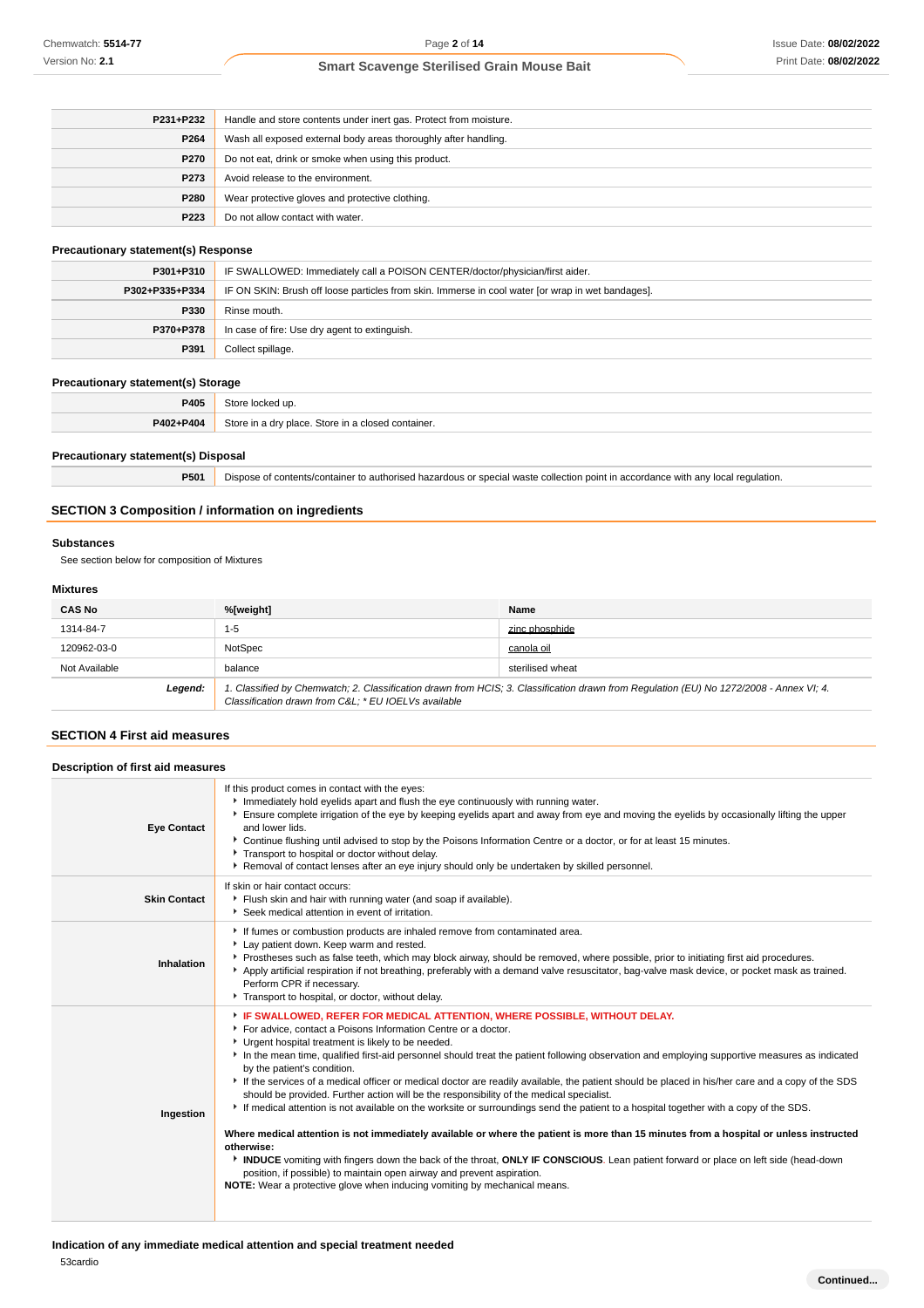- For severe acute or short term repeated exposures to phosphine:
	- There is no antidote. Clinical manifestations include headache, fatigue, nausea, vomiting, cough, dyspnoea, paresthaesias, jaundice, ataxia, intention tremor, weakness and diplopia.
	- i Care is supportive and all obviously symptomatic patients should be monitored in an intensive care setting. Watch for dysrhythmias. ii Replace fluids/electrolytes iii Follow blood chemistries (calcium, phosphorus, glucose, prothrombin time, CBC) at least daily iv Follow renal and hepatic function at least daily. Avoid any alcohol intake.
	- The risk of pulmonary oedema after severe exposure requires observation for 24-48 hours but can appear several days later. Initial X-ray may be useful in assessing development of oedema. If oedema develops, nurse with trunk upright and administer oxygen at atmospheric pressure. Diuretics, morphine, theophylline derivatives are of little benefit since oedema is exudate rather than transudate. Bronchodilators by nebulizer or metered aerosol may reduce bronchospasm and dyspnoea. Where immediate respiratory symptoms suggest lower airway exposure, steroids may be beneficial, with intravenous injection of methylprednisolone up to 30 mg/kg body weight initially with subsequent smaller doses. Prophylactic antibiotics are indicated in all but mild cases. Intermittent positive pressure ventilation with bronchial toilet and suction may be important elements of treatment. [I.L.O. Health and Safety Guide No. 28]

## **SECTION 5 Firefighting measures**

### **Extinguishing media**

- **DO NOT USE WATER, CO2 OR FOAM ON SUBSTANCE ITSELF**
- For **SMALL FIRES:**
- Dry chemical, soda ash or lime. For **LARGE FIRES:**

DRY sand, dry chemical, soda ash;

OR withdraw and allow fire to burn itself out.

#### **Special hazards arising from the substrate or mixture**

| Avoid contamination with oxidising agents i.e. nitrates, oxidising acids, chlorine bleaches, pool chlorine etc. as ignition may result<br>Segregate from alcohol, water.<br><b>Fire Incompatibility</b><br><b>NOTE:</b> May develop pressure in containers; open carefully. Vent periodically.<br>Keep drv |
|------------------------------------------------------------------------------------------------------------------------------------------------------------------------------------------------------------------------------------------------------------------------------------------------------------|
|------------------------------------------------------------------------------------------------------------------------------------------------------------------------------------------------------------------------------------------------------------------------------------------------------------|

### **Advice for firefighters**

| <b>Fire Fighting</b>         | Alert Fire Brigade and tell them location and nature of hazard.<br>May be violently or explosively reactive.<br>• Wear full protective clothing plus breathing apparatus.<br>Prevent, by any means available, spillage from entering drains or water course.<br>Consider evacuation (or protect in place)<br>DO NOT use water on fires.<br><b>CAUTION:</b> If only water available, use flooding quantities of water or withdraw personnel.<br>DO NOT allow water to enter containers.<br>DO NOT approach containers suspected to be hot.<br>▶ Cool fire exposed containers with flooding quantities of water from a protected location until well after fire is out.<br>If safe to do so, remove undamaged containers from path of fire.<br>If fire gets out of control withdraw personnel and warn against entry.<br>Equipment should be thoroughly decontaminated after use.<br>Fight fire from a protected position or use unmanned hose holders or monitor nozzles.<br>▶ Withdraw immediately in case of rising sound from venting safety devices or discolouration of tanks.<br>ALWAYS stay away from tank ends. |
|------------------------------|------------------------------------------------------------------------------------------------------------------------------------------------------------------------------------------------------------------------------------------------------------------------------------------------------------------------------------------------------------------------------------------------------------------------------------------------------------------------------------------------------------------------------------------------------------------------------------------------------------------------------------------------------------------------------------------------------------------------------------------------------------------------------------------------------------------------------------------------------------------------------------------------------------------------------------------------------------------------------------------------------------------------------------------------------------------------------------------------------------------------|
| <b>Fire/Explosion Hazard</b> | May ignite on contact with air, moist air or water.<br>May react vigorously or explosively on contact with water.<br>• May decompose explosively when heated or involved in fire.<br>May REIGNITE after fire is extinguished.<br>Gases generated after contact with water or moist air may be poisonous, corrosive or irritating.<br>Gases generated in fire may be poisonous, corrosive or irritating.<br>Containers may explode on heating.<br>Runoff may create multiple fire or explosion hazard.<br>Combustion products include:<br>carbon dioxide (CO2)<br>metal oxides<br>other pyrolysis products typical of burning organic material.                                                                                                                                                                                                                                                                                                                                                                                                                                                                         |
| <b>HAZCHEM</b>               | 4W                                                                                                                                                                                                                                                                                                                                                                                                                                                                                                                                                                                                                                                                                                                                                                                                                                                                                                                                                                                                                                                                                                                     |

### **SECTION 6 Accidental release measures**

#### **Personal precautions, protective equipment and emergency procedures**

See section 8

### **Environmental precautions**

See section 12

### **Methods and material for containment and cleaning up**

| <b>Minor Spills</b> | ▶ Material from spill may be contaminated with water resulting in generation of gas which subsequently may pressure closed containers.<br>▶ Hold spill material in vented containers only and plan for prompt disposal<br>Eliminate all ignition sources.<br>Cover with DRY earth, sand or other non-combustible material.<br>Then cover with plastic sheet to minimise spreading and to prevent exposure to rain or other sources of water.<br>> Use clean, non-sparking tools to collect absorbed material and place into loosely-covered metal or plastic containers ready for disposal.<br>• Wear gloves and safety glasses as appropriate. |
|---------------------|-------------------------------------------------------------------------------------------------------------------------------------------------------------------------------------------------------------------------------------------------------------------------------------------------------------------------------------------------------------------------------------------------------------------------------------------------------------------------------------------------------------------------------------------------------------------------------------------------------------------------------------------------|
| <b>Major Spills</b> | Clear area of personnel and move upwind.<br>Alert Fire Brigade and tell them location and nature of hazard.<br>Eliminate all ignition sources (no smoking, flares, sparks or flames)<br>Stop leak if safe to do so; prevent entry into waterways, drains or confined spaces.                                                                                                                                                                                                                                                                                                                                                                    |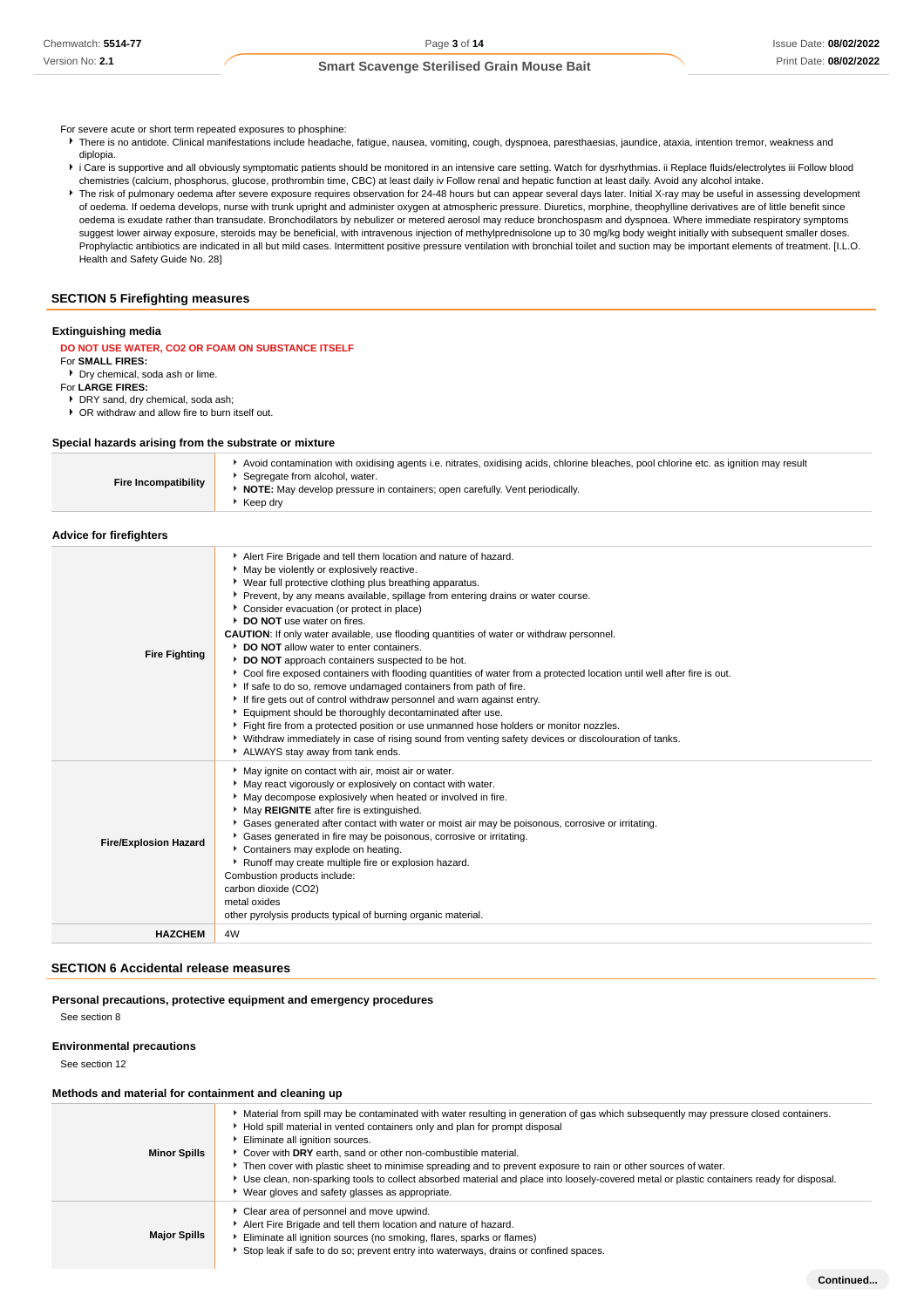| • May be violently or explosively reactive.<br>DO NOT walk through spilled material.                                                                      |
|-----------------------------------------------------------------------------------------------------------------------------------------------------------|
| ▶ Wear full protective clothing plus breathing apparatus.                                                                                                 |
| DO NOT touch damaged containers or spilled material unless wearing appropriate protective clothing.                                                       |
| ► Water spray may be used to knock down vapours or divert vapour clouds; DO NOT allow water to enter container or come into contact with<br>the material. |
| Cover with DRY earth, sand, vermiculite or other non-combustible material.                                                                                |
| Fren cover with plastic sheet to minimise spreading and to prevent exposure to rain or other sources of water.                                            |
| Use clean, non-sparking tools to collect absorbed material and place into loosely-covered metal or plastic containers ready for disposal.                 |
| Alternately, the spill may be contained using DRY earth, sand, or vermiculite and then covered with a high boiling point mineral oil.                     |
| Recover the liquid using non-sparking appliances and place in labelled, sealable container.                                                               |
| ▶ Wash spill area with detergent and water and dike for later disposal.                                                                                   |
| After clean up operations, decontaminate and launder all protective clothing and equipment before storing and re-using.                                   |
| If contamination of drains or waterways occurs, advise emergency services.                                                                                |

**SECTION 7 Handling and storage**

## **Precautions for safe handling**

| Safe handling            | Product is moisture sensitive; handle under a dry, inert gas.<br>Nitrogen with less than 5 ppm each of moisture and oxygen is recommended<br>Avoid all personal contact, including inhalation.<br>• Wear protective clothing when risk of overexposure occurs.<br>Use in a well-ventilated area.<br>Avoid contact with moisture.<br>Avoid smoking, naked lights or ignition sources.<br>Avoid contact with incompatible materials.<br>When handling, DO NOT eat, drink or smoke.<br>Keep containers securely sealed when not in use.<br>Avoid physical damage to containers.<br>Always wash hands with soap and water after handling.<br>▶ Work clothes should be laundered separately and before re-use<br>▶ Use good occupational work practice.<br>▶ Observe manufacturer's storage and handling recommendations contained within this SDS.<br>Atmosphere should be regularly checked against established exposure standards to ensure safe working conditions are maintained.<br>▶ Organic powders when finely divided over a range of concentrations regardless of particulate size or shape and suspended in air or some<br>other oxidizing medium may form explosive dust-air mixtures and result in a fire or dust explosion (including secondary explosions)<br>Minimise airborne dust and eliminate all ignition sources. Keep away from heat, hot surfaces, sparks, and flame.<br>Establish good housekeeping practices.<br>٠<br>▶ Remove dust accumulations on a regular basis by vacuuming or gentle sweeping to avoid creating dust clouds.<br>• Use continuous suction at points of dust generation to capture and minimise the accumulation of dusts. Particular attention should be given<br>to overhead and hidden horizontal surfaces to minimise the probability of a "secondary" explosion. According to NFPA Standard 654, dust<br>layers 1/32 in.(0.8 mm) thick can be sufficient to warrant immediate cleaning of the area.<br>Do not use air hoses for cleaning.<br>▶ Minimise dry sweeping to avoid generation of dust clouds. Vacuum dust-accumulating surfaces and remove to a chemical disposal area.<br>Vacuums with explosion-proof motors should be used.<br>• Control sources of static electricity. Dusts or their packages may accumulate static charges, and static discharge can be a source of ignition.<br>Solids handling systems must be designed in accordance with applicable standards (e.g. NFPA including 654 and 77) and other national<br>quidance.<br>► Do not empty directly into flammable solvents or in the presence of flammable vapors.<br>▶ The operator, the packaging container and all equipment must be grounded with electrical bonding and grounding systems. Plastic bags and<br>plastics cannot be grounded, and antistatic bags do not completely protect against development of static charges.<br>Empty containers may contain residual dust which has the potential to accumulate following settling. Such dusts may explode in the presence of<br>an appropriate ignition source. |
|--------------------------|--------------------------------------------------------------------------------------------------------------------------------------------------------------------------------------------------------------------------------------------------------------------------------------------------------------------------------------------------------------------------------------------------------------------------------------------------------------------------------------------------------------------------------------------------------------------------------------------------------------------------------------------------------------------------------------------------------------------------------------------------------------------------------------------------------------------------------------------------------------------------------------------------------------------------------------------------------------------------------------------------------------------------------------------------------------------------------------------------------------------------------------------------------------------------------------------------------------------------------------------------------------------------------------------------------------------------------------------------------------------------------------------------------------------------------------------------------------------------------------------------------------------------------------------------------------------------------------------------------------------------------------------------------------------------------------------------------------------------------------------------------------------------------------------------------------------------------------------------------------------------------------------------------------------------------------------------------------------------------------------------------------------------------------------------------------------------------------------------------------------------------------------------------------------------------------------------------------------------------------------------------------------------------------------------------------------------------------------------------------------------------------------------------------------------------------------------------------------------------------------------------------------------------------------------------------------------------------------------------------------------------------------------------------------------------------------------------------------------------------------------------------------------------------------------------------------------------------------------------------------------------------------------------------------------------------------------------------------------------------------------------------------------------------------------------|
|                          | Do NOT cut, drill, grind or weld such containers.<br>In addition ensure such activity is not performed near full, partially empty or empty containers without appropriate workplace safety                                                                                                                                                                                                                                                                                                                                                                                                                                                                                                                                                                                                                                                                                                                                                                                                                                                                                                                                                                                                                                                                                                                                                                                                                                                                                                                                                                                                                                                                                                                                                                                                                                                                                                                                                                                                                                                                                                                                                                                                                                                                                                                                                                                                                                                                                                                                                                                                                                                                                                                                                                                                                                                                                                                                                                                                                                                             |
| <b>Other information</b> | authorisation or permit.<br>Consider storage under inert gas.<br>KEEP DRY! Packages must be protected from water ingress.<br>FOR MINOR QUANTITIES:<br>Store in an indoor fireproof cabinet or in a room of noncombustible construction and<br>• provide adequate portable fire-extinguishers in or near the storage area.<br><b>FOR PACKAGE STORAGE:</b><br>Store in original containers in approved flame-proof area.<br>No smoking, naked lights, heat or ignition sources.<br>DO NOT store in pits, depressions, basements or areas where vapours may be trapped.<br>▶ Keep containers securely sealed.<br>Store away from incompatible materials in a cool, dry well ventilated area.<br>Protect containers against physical damage and check regularly for leaks.<br>► Protect containers from exposure to weather and from direct sunlight unless: (a) the packages are of metal or plastic construction; (b) the<br>packages are securely closed are not opened for any purpose while in the area where they are stored; (c) adequate precautions are taken to<br>ensure that rain water, which might become contaminated by the dangerous goods, is collected and disposed of safely.<br>Ensure proper stock-control measures are maintained to prevent prolonged storage of dangerous goods.<br>Automatic fire-sprinklers MUST NOT be installed in room or space.<br>The room or space must be located at least five metres from the boundaries of the premises and from other buildings unless separated by a<br>wall with a fire resistance of at least four hours.<br>• Observe manufacturer's storage and handling recommendations contained within this SDS.                                                                                                                                                                                                                                                                                                                                                                                                                                                                                                                                                                                                                                                                                                                                                                                                                                                                                                                                                                                                                                                                                                                                                                                                                                                                                                                                                                             |

## **Conditions for safe storage, including any incompatibilities**

|                    | 500Kg: Bulker bag with inner plastic liner attached to outer woven polypropylene. 125Kg- 500Kg: Metal drum with inner plastic liner attached to<br>outer drum. |
|--------------------|----------------------------------------------------------------------------------------------------------------------------------------------------------------|
| Suitable container | For low viscosity materials and solids:<br>Drums and jerricans must be of the non-removable head type.                                                         |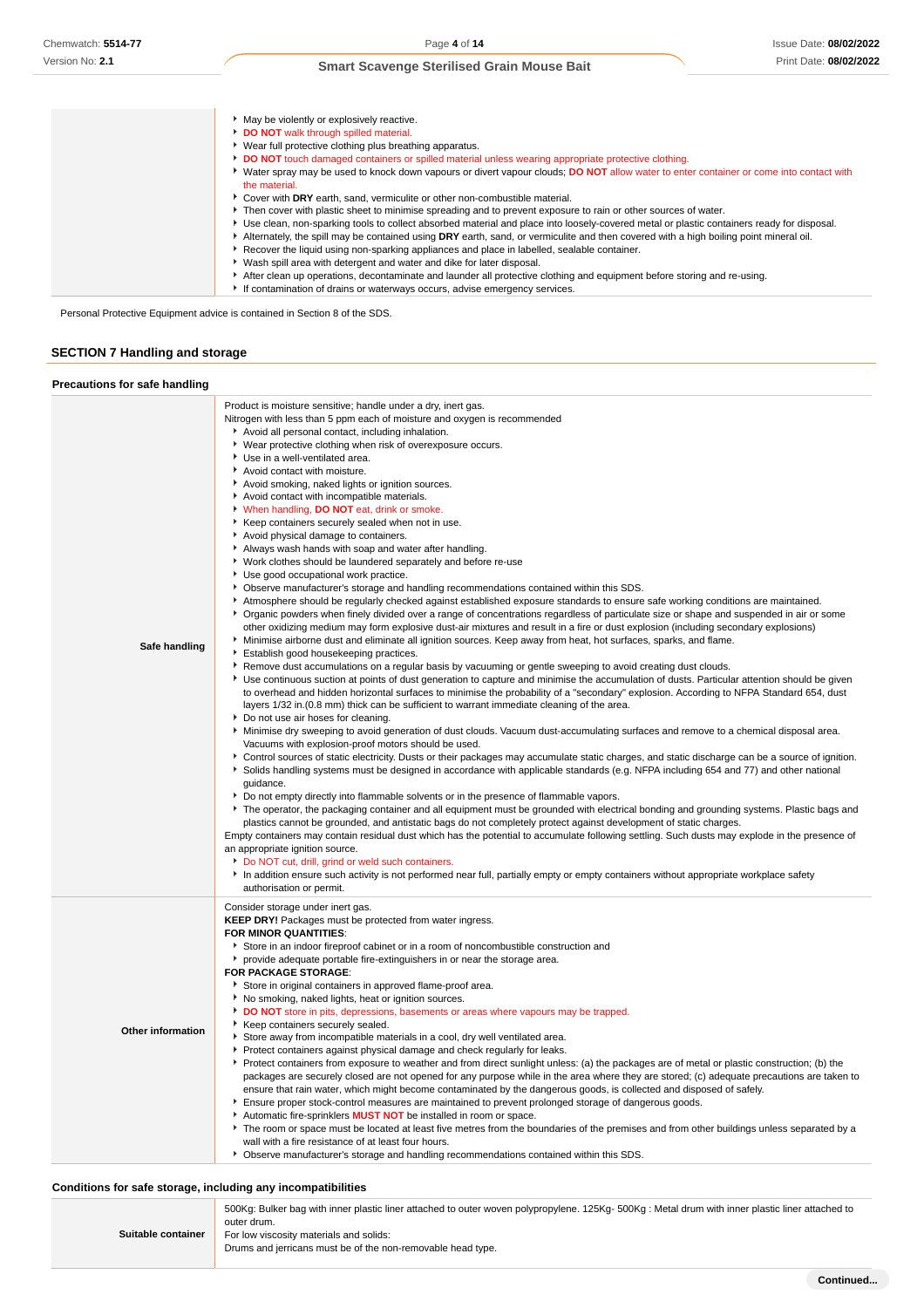|                                                          | Where a can is to be used as an inner package, the can must have a screwed enclosure.<br>For materials with a viscosity of at least 2680 cSt. (23 deg. C):<br>Removable head packaging and<br>cans with friction closures may be used.<br>Where combination packages are used, there must be sufficient inert absorbent material to absorb completely any leakage that may occur,<br>unless the outer packaging is a close fitting moulded plastic box and the substances are not incompatible with the plastic.                                                                                                                                                                                                                                                                                                                                                                                                                                                                                                                                                                                                                                                                                                                                                                                                                                                                                                                                                                                                                                                                                                                                                                                                                                                                                                                                                                                                                                                                                                                                                                                                                                                                                                                                                                                            |               |                     |               |  |
|----------------------------------------------------------|-------------------------------------------------------------------------------------------------------------------------------------------------------------------------------------------------------------------------------------------------------------------------------------------------------------------------------------------------------------------------------------------------------------------------------------------------------------------------------------------------------------------------------------------------------------------------------------------------------------------------------------------------------------------------------------------------------------------------------------------------------------------------------------------------------------------------------------------------------------------------------------------------------------------------------------------------------------------------------------------------------------------------------------------------------------------------------------------------------------------------------------------------------------------------------------------------------------------------------------------------------------------------------------------------------------------------------------------------------------------------------------------------------------------------------------------------------------------------------------------------------------------------------------------------------------------------------------------------------------------------------------------------------------------------------------------------------------------------------------------------------------------------------------------------------------------------------------------------------------------------------------------------------------------------------------------------------------------------------------------------------------------------------------------------------------------------------------------------------------------------------------------------------------------------------------------------------------------------------------------------------------------------------------------------------------|---------------|---------------------|---------------|--|
| Storage incompatibility                                  | All combination packages for Packing group I and II must contain cushioning material.<br>Avoid strong acids, acid chlorides, acid anhydrides and chloroformates.<br>Segregate from alcohol, water.<br>• Phosphine gas may react with certain metals and cause corrosion, especially at elevated temperatures and humidities.<br>▶ Metals such as copper, brass, and other copper alloys, aluminium and precious metals such as gold and silver are susceptible to corrosion<br>by phosphine. Small electric motors smoke detectors, brass sprinkler heads, batteries and battery chargers, fork lifts, temperature monitoring<br>systems, switching gears, communication devices, computers, calculators and other electrical equipment may be damaged by this gas.<br>▶ Phosphine will also react with certain metallic salts and therefore sensitive items such as photographic film, some inorganic pigments, etc.,<br>should not be exposed to the gas.<br>Other incompatible materials include natural rubber, neoprene, polyethylene, PVC.<br>Even small amounts of oxygen in phosphine give an explosive mixture in which autoignition occurs at low pressures.<br>▶ Pure phosphine does not spontaneously ignite in air below 150 deg. C. unless it is thoroughly dried, when it ignites in cold air. The presence<br>of diphosphanes in phosphine as normally prepared causes it to ignite spontaneously in air, even below -15 deg. C. Traces of oxidants<br>promote pyrophoricity (e.g dinitrogen trioxide, nitrous acid or similar oxidants).<br>► Lower flammability limit of pure phosphine in moist air (0.39 vol% water vapour) at 1037 mbar is 2.1% at 10 deg. C and 1.8% at 50 deg. C.<br>Ignition occurs on contact of phosphine with chlorine or bromine or their aqueous solutions (hypochlorous or hypobromous acids).<br>▶ Passage of phosphine into silver nitrate solution causes ignition or explosion depending on gas rate.<br>Interaction of phosphine with boron trichloride is energetic.<br>• Mercury(II) nitrate solution gives a complex phosphide, explosive when dry.<br>In contact with chlorine, phosphine ignites at ambient temperatures.<br>Avoid reaction with oxidising agents<br>• NOTE: May develop pressure in containers; open carefully. Vent periodically. |               |                     |               |  |
| <b>SECTION 8 Exposure controls / personal protection</b> |                                                                                                                                                                                                                                                                                                                                                                                                                                                                                                                                                                                                                                                                                                                                                                                                                                                                                                                                                                                                                                                                                                                                                                                                                                                                                                                                                                                                                                                                                                                                                                                                                                                                                                                                                                                                                                                                                                                                                                                                                                                                                                                                                                                                                                                                                                             |               |                     |               |  |
| <b>Control parameters</b>                                |                                                                                                                                                                                                                                                                                                                                                                                                                                                                                                                                                                                                                                                                                                                                                                                                                                                                                                                                                                                                                                                                                                                                                                                                                                                                                                                                                                                                                                                                                                                                                                                                                                                                                                                                                                                                                                                                                                                                                                                                                                                                                                                                                                                                                                                                                                             |               |                     |               |  |
| <b>Occupational Exposure Limits (OEL)</b>                |                                                                                                                                                                                                                                                                                                                                                                                                                                                                                                                                                                                                                                                                                                                                                                                                                                                                                                                                                                                                                                                                                                                                                                                                                                                                                                                                                                                                                                                                                                                                                                                                                                                                                                                                                                                                                                                                                                                                                                                                                                                                                                                                                                                                                                                                                                             |               |                     |               |  |
| <b>INGREDIENT DATA</b>                                   |                                                                                                                                                                                                                                                                                                                                                                                                                                                                                                                                                                                                                                                                                                                                                                                                                                                                                                                                                                                                                                                                                                                                                                                                                                                                                                                                                                                                                                                                                                                                                                                                                                                                                                                                                                                                                                                                                                                                                                                                                                                                                                                                                                                                                                                                                                             |               |                     |               |  |
| Not Available                                            |                                                                                                                                                                                                                                                                                                                                                                                                                                                                                                                                                                                                                                                                                                                                                                                                                                                                                                                                                                                                                                                                                                                                                                                                                                                                                                                                                                                                                                                                                                                                                                                                                                                                                                                                                                                                                                                                                                                                                                                                                                                                                                                                                                                                                                                                                                             |               |                     |               |  |
| <b>Emergency Limits</b>                                  |                                                                                                                                                                                                                                                                                                                                                                                                                                                                                                                                                                                                                                                                                                                                                                                                                                                                                                                                                                                                                                                                                                                                                                                                                                                                                                                                                                                                                                                                                                                                                                                                                                                                                                                                                                                                                                                                                                                                                                                                                                                                                                                                                                                                                                                                                                             |               |                     |               |  |
| Ingredient                                               | TEEL-1                                                                                                                                                                                                                                                                                                                                                                                                                                                                                                                                                                                                                                                                                                                                                                                                                                                                                                                                                                                                                                                                                                                                                                                                                                                                                                                                                                                                                                                                                                                                                                                                                                                                                                                                                                                                                                                                                                                                                                                                                                                                                                                                                                                                                                                                                                      | TEEL-2        |                     | TEEL-3        |  |
| zinc phosphide                                           | $0.091$ ppm                                                                                                                                                                                                                                                                                                                                                                                                                                                                                                                                                                                                                                                                                                                                                                                                                                                                                                                                                                                                                                                                                                                                                                                                                                                                                                                                                                                                                                                                                                                                                                                                                                                                                                                                                                                                                                                                                                                                                                                                                                                                                                                                                                                                                                                                                                 | Not Available |                     | Not Available |  |
| Ingredient                                               | <b>Original IDLH</b>                                                                                                                                                                                                                                                                                                                                                                                                                                                                                                                                                                                                                                                                                                                                                                                                                                                                                                                                                                                                                                                                                                                                                                                                                                                                                                                                                                                                                                                                                                                                                                                                                                                                                                                                                                                                                                                                                                                                                                                                                                                                                                                                                                                                                                                                                        |               | <b>Revised IDLH</b> |               |  |
| zinc phosphide                                           | Not Available                                                                                                                                                                                                                                                                                                                                                                                                                                                                                                                                                                                                                                                                                                                                                                                                                                                                                                                                                                                                                                                                                                                                                                                                                                                                                                                                                                                                                                                                                                                                                                                                                                                                                                                                                                                                                                                                                                                                                                                                                                                                                                                                                                                                                                                                                               |               | Not Available       |               |  |

| canola oil                           | Not Available                                                                                                                                                                                                                                                                                                                                                            | Not Available                           |  |
|--------------------------------------|--------------------------------------------------------------------------------------------------------------------------------------------------------------------------------------------------------------------------------------------------------------------------------------------------------------------------------------------------------------------------|-----------------------------------------|--|
| <b>Occupational Exposure Banding</b> |                                                                                                                                                                                                                                                                                                                                                                          |                                         |  |
| Ingredient                           | <b>Occupational Exposure Band Rating</b>                                                                                                                                                                                                                                                                                                                                 | <b>Occupational Exposure Band Limit</b> |  |
| zinc phosphide                       |                                                                                                                                                                                                                                                                                                                                                                          | $\leq$ 0.01 mg/m <sup>3</sup>           |  |
| canola oil                           |                                                                                                                                                                                                                                                                                                                                                                          | $\leq 0.1$ ppm                          |  |
| Notes:                               | Occupational exposure banding is a process of assigning chemicals into specific categories or bands based on a chemical's potency and the<br>adverse health outcomes associated with exposure. The output of this process is an occupational exposure band (OEB), which corresponds to a<br>range of exposure concentrations that are expected to protect worker health. |                                         |  |

**Exposure controls**

| Appropriate engineering<br>controls | Engineering controls are used to remove a hazard or place a barrier between the worker and the hazard. Well-designed engineering controls can<br>be highly effective in protecting workers and will typically be independent of worker interactions to provide this high level of protection.<br>The basic types of engineering controls are:<br>Process controls which involve changing the way a job activity or process is done to reduce the risk.<br>Enclosure and/or isolation of emission source which keeps a selected hazard "physically" away from the worker and ventilation that strategically<br>"adds" and "removes" air in the work environment. Ventilation can remove or dilute an air contaminant if designed properly. The design of a<br>ventilation system must match the particular process and chemical or contaminant in use.<br>Employers may need to use multiple types of controls to prevent employee overexposure.<br>Local exhaust ventilation is required where solids are handled as powders or crystals; even when particulates are relatively large, a certain<br>proportion will be powdered by mutual friction.<br>Exhaust ventilation should be designed to prevent accumulation and recirculation of particulates in the workplace.<br>If in spite of local exhaust an adverse concentration of the substance in air could occur, respiratory protection should be considered. Such<br>protection might consist of:<br>(a): particle dust respirators, if necessary, combined with an absorption cartridge;<br>(b): filter respirators with absorption cartridge or canister of the right type;<br>(c): fresh-air hoods or masks<br>build-up of electrostatic charge on the dust particle, may be prevented by bonding and grounding.<br>▶ Powder handling equipment such as dust collectors, dryers and mills may require additional protection measures such as explosion venting.<br>Air contaminants generated in the workplace possess varying "escape" velocities which, in turn, determine the "capture velocities" of fresh<br>circulating air required to efficiently remove the contaminant.<br>Type of Contaminant:<br>direct spray, spray painting in shallow booths, drum filling, conveyer loading, crusher dusts, gas discharge (active<br>generation into zone of rapid air motion) | Air Speed:<br>1-2.5 m/s (200-500<br>ft/min) |
|-------------------------------------|-------------------------------------------------------------------------------------------------------------------------------------------------------------------------------------------------------------------------------------------------------------------------------------------------------------------------------------------------------------------------------------------------------------------------------------------------------------------------------------------------------------------------------------------------------------------------------------------------------------------------------------------------------------------------------------------------------------------------------------------------------------------------------------------------------------------------------------------------------------------------------------------------------------------------------------------------------------------------------------------------------------------------------------------------------------------------------------------------------------------------------------------------------------------------------------------------------------------------------------------------------------------------------------------------------------------------------------------------------------------------------------------------------------------------------------------------------------------------------------------------------------------------------------------------------------------------------------------------------------------------------------------------------------------------------------------------------------------------------------------------------------------------------------------------------------------------------------------------------------------------------------------------------------------------------------------------------------------------------------------------------------------------------------------------------------------------------------------------------------------------------------------------------------------------------------------------------------------------------------------------------------------------------------------------------------------------------------------|---------------------------------------------|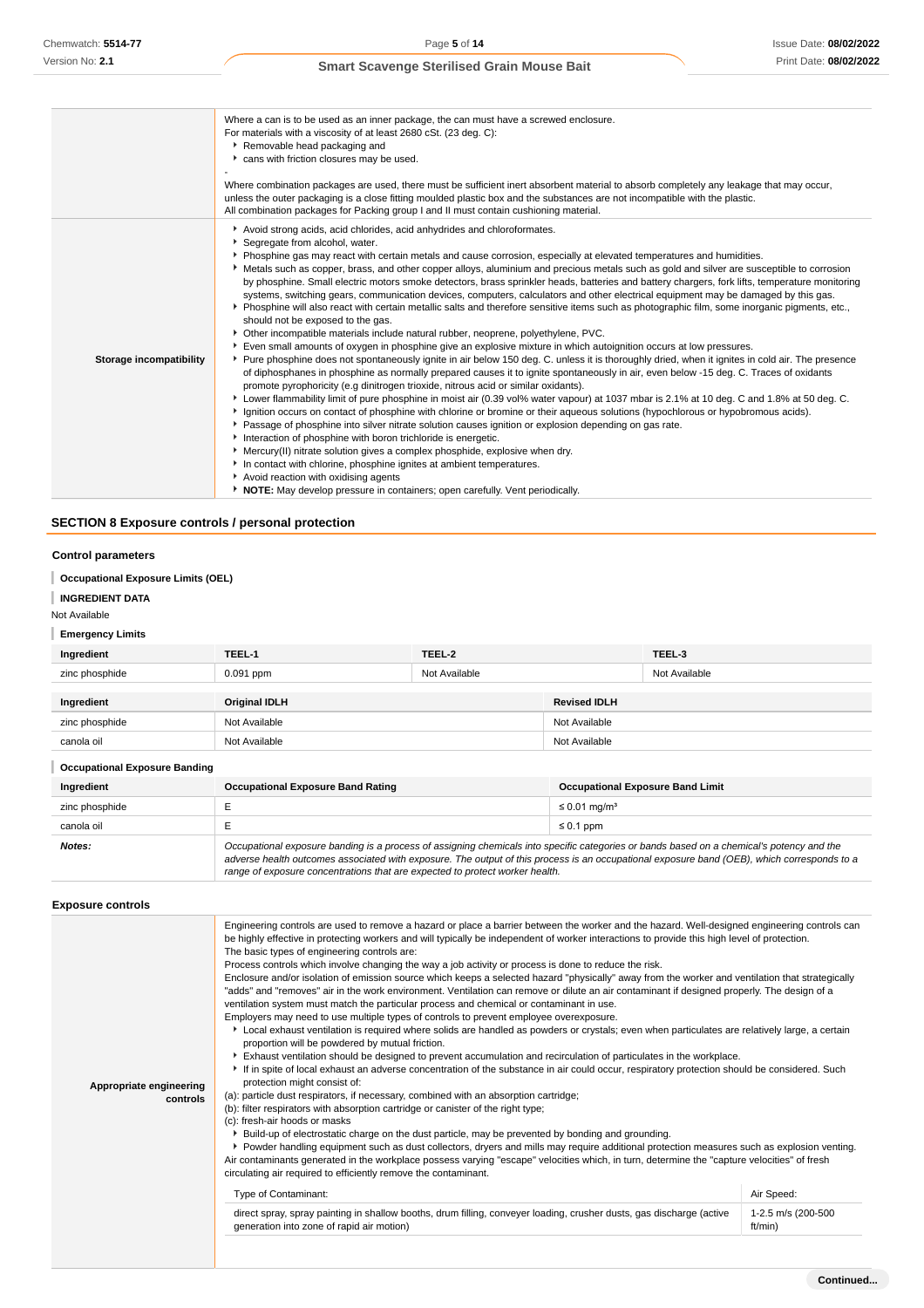grinding, abrasive blasting, tumbling, high speed wheel generated dusts (released at high initial velocity into zone of very high rapid air motion).

2.5-10 m/s (500-2000 ft/min)

|  | Within each range the appropriate value depends on: |  |
|--|-----------------------------------------------------|--|
|  |                                                     |  |
|  |                                                     |  |

l, l.

| Lower end of the range                                    | Upper end of the range           |
|-----------------------------------------------------------|----------------------------------|
| 1: Room air currents minimal or favourable to capture     | 1: Disturbing room air currents  |
| 2: Contaminants of low toxicity or of nuisance value only | 2: Contaminants of high toxicity |
| 3: Intermittent, low production.                          | 3: High production, heavy use    |
| 4: Large hood or large air mass in motion                 | 4: Small hood-local control only |

Simple theory shows that air velocity falls rapidly with distance away from the opening of a simple extraction pipe. Velocity generally decreases with the square of distance from the extraction point (in simple cases). Therefore the air speed at the extraction point should be adjusted, accordingly, after reference to distance from the contaminating source. The air velocity at the extraction fan, for example, should be a minimum of 4-10 m/s (800-2000 ft/min) for extraction of crusher dusts generated 2 metres distant from the extraction point. Other mechanical considerations, producing performance deficits within the extraction apparatus, make it essential that theoretical air velocities are multiplied by factors of 10 or more when extraction systems are installed or used.

| <b>Personal protection</b> |                                                                                                                                                                                                                                                                                                                                                                                                                                                                                                                                                                                                                                                                                                                                                                                                                                                                                                                                                                                                                                                                                                                                                                                                                                                                                                                                                                                                                                                                                                                                                                                                                                                                                                                                                                                                                                                                                                                                                                                                                                                                                                                                                                                                                                                                                                                                                                                                                                                                                                                                                                                                                                                                                                                                                                                                                                                                                                                                                                                                                                                                                                                                                                                                                                                                                                                                                                                                                                                                                                                                                                                                                                                                  |
|----------------------------|------------------------------------------------------------------------------------------------------------------------------------------------------------------------------------------------------------------------------------------------------------------------------------------------------------------------------------------------------------------------------------------------------------------------------------------------------------------------------------------------------------------------------------------------------------------------------------------------------------------------------------------------------------------------------------------------------------------------------------------------------------------------------------------------------------------------------------------------------------------------------------------------------------------------------------------------------------------------------------------------------------------------------------------------------------------------------------------------------------------------------------------------------------------------------------------------------------------------------------------------------------------------------------------------------------------------------------------------------------------------------------------------------------------------------------------------------------------------------------------------------------------------------------------------------------------------------------------------------------------------------------------------------------------------------------------------------------------------------------------------------------------------------------------------------------------------------------------------------------------------------------------------------------------------------------------------------------------------------------------------------------------------------------------------------------------------------------------------------------------------------------------------------------------------------------------------------------------------------------------------------------------------------------------------------------------------------------------------------------------------------------------------------------------------------------------------------------------------------------------------------------------------------------------------------------------------------------------------------------------------------------------------------------------------------------------------------------------------------------------------------------------------------------------------------------------------------------------------------------------------------------------------------------------------------------------------------------------------------------------------------------------------------------------------------------------------------------------------------------------------------------------------------------------------------------------------------------------------------------------------------------------------------------------------------------------------------------------------------------------------------------------------------------------------------------------------------------------------------------------------------------------------------------------------------------------------------------------------------------------------------------------------------------------|
| Eye and face protection    | Safety glasses with side shields<br>Chemical goggles.<br>Contact lenses may pose a special hazard; soft contact lenses may absorb and concentrate irritants. A written policy document, describing<br>the wearing of lenses or restrictions on use, should be created for each workplace or task. This should include a review of lens absorption<br>and adsorption for the class of chemicals in use and an account of injury experience. Medical and first-aid personnel should be trained in<br>their removal and suitable equipment should be readily available. In the event of chemical exposure, begin eye irrigation immediately and<br>remove contact lens as soon as practicable. Lens should be removed at the first signs of eye redness or irritation - lens should be removed in<br>a clean environment only after workers have washed hands thoroughly. [CDC NIOSH Current Intelligence Bulletin 59], [AS/NZS 1336 or<br>national equivalent]                                                                                                                                                                                                                                                                                                                                                                                                                                                                                                                                                                                                                                                                                                                                                                                                                                                                                                                                                                                                                                                                                                                                                                                                                                                                                                                                                                                                                                                                                                                                                                                                                                                                                                                                                                                                                                                                                                                                                                                                                                                                                                                                                                                                                                                                                                                                                                                                                                                                                                                                                                                                                                                                                                     |
| <b>Skin protection</b>     | See Hand protection below                                                                                                                                                                                                                                                                                                                                                                                                                                                                                                                                                                                                                                                                                                                                                                                                                                                                                                                                                                                                                                                                                                                                                                                                                                                                                                                                                                                                                                                                                                                                                                                                                                                                                                                                                                                                                                                                                                                                                                                                                                                                                                                                                                                                                                                                                                                                                                                                                                                                                                                                                                                                                                                                                                                                                                                                                                                                                                                                                                                                                                                                                                                                                                                                                                                                                                                                                                                                                                                                                                                                                                                                                                        |
| Hands/feet protection      | The selection of suitable gloves does not only depend on the material, but also on further marks of quality which vary from manufacturer to<br>manufacturer. Where the chemical is a preparation of several substances, the resistance of the glove material can not be calculated in advance<br>and has therefore to be checked prior to the application.<br>The exact break through time for substances has to be obtained from the manufacturer of the protective gloves and has to be observed when<br>making a final choice.<br>Personal hygiene is a key element of effective hand care. Gloves must only be worn on clean hands. After using gloves, hands should be<br>washed and dried thoroughly. Application of a non-perfumed moisturiser is recommended.<br>Suitability and durability of glove type is dependent on usage. Important factors in the selection of gloves include:<br>frequency and duration of contact,<br>· chemical resistance of glove material,<br>· glove thickness and<br>· dexterity<br>Select gloves tested to a relevant standard (e.g. Europe EN 374, US F739, AS/NZS 2161.1 or national equivalent).<br>When prolonged or frequently repeated contact may occur, a glove with a protection class of 5 or higher (breakthrough time greater than 240<br>minutes according to EN 374, AS/NZS 2161.10.1 or national equivalent) is recommended.<br>When only brief contact is expected, a glove with a protection class of 3 or higher (breakthrough time greater than 60 minutes according to EN<br>374, AS/NZS 2161.10.1 or national equivalent) is recommended.<br>- Some glove polymer types are less affected by movement and this should be taken into account when considering gloves for long-term use.<br>Contaminated gloves should be replaced.<br>As defined in ASTM F-739-96 in any application, gloves are rated as:<br>Excellent when breakthrough time > 480 min<br>Good when breakthrough time > 20 min<br>· Fair when breakthrough time < 20 min<br>· Poor when glove material degrades<br>For general applications, gloves with a thickness typically greater than 0.35 mm, are recommended.<br>It should be emphasised that glove thickness is not necessarily a good predictor of glove resistance to a specific chemical, as the permeation<br>efficiency of the glove will be dependent on the exact composition of the glove material. Therefore, glove selection should also be based on<br>consideration of the task requirements and knowledge of breakthrough times.<br>Glove thickness may also vary depending on the glove manufacturer, the glove type and the glove model. Therefore, the manufacturers technical<br>data should always be taken into account to ensure selection of the most appropriate glove for the task.<br>Note: Depending on the activity being conducted, gloves of varying thickness may be required for specific tasks. For example:<br>Thinner gloves (down to 0.1 mm or less) may be required where a high degree of manual dexterity is needed. However, these gloves are only<br>likely to give short duration protection and would normally be just for single use applications, then disposed of.<br>Thicker gloves (up to 3 mm or more) may be required where there is a mechanical (as well as a chemical) risk i.e. where there is abrasion or<br>puncture potential<br>Gloves must only be worn on clean hands. After using gloves, hands should be washed and dried thoroughly. Application of a non-perfumed<br>moisturiser is recommended.<br>▶ Wear chemical protective gloves, e.g. PVC.<br>▶ Wear safety footwear or safety gumboots, e.g. Rubber |
| <b>Body protection</b>     | See Other protection below                                                                                                                                                                                                                                                                                                                                                                                                                                                                                                                                                                                                                                                                                                                                                                                                                                                                                                                                                                                                                                                                                                                                                                                                                                                                                                                                                                                                                                                                                                                                                                                                                                                                                                                                                                                                                                                                                                                                                                                                                                                                                                                                                                                                                                                                                                                                                                                                                                                                                                                                                                                                                                                                                                                                                                                                                                                                                                                                                                                                                                                                                                                                                                                                                                                                                                                                                                                                                                                                                                                                                                                                                                       |
| Other protection           | • Overalls.<br>Eyewash unit.<br>Barrier cream.<br>Skin cleansing cream.<br>Some plastic personal protective equipment (PPE) (e.g. gloves, aprons, overshoes) are not recommended as they may produce static<br>electricity.<br>For large scale or continuous use wear tight-weave non-static clothing (no metallic fasteners, cuffs or pockets).<br>Non sparking safety or conductive footwear should be considered. Conductive footwear describes a boot or shoe with a sole made from a<br>conductive compound chemically bound to the bottom components, for permanent control to electrically ground the foot an shall dissipate<br>static electricity from the body to reduce the possibility of ignition of volatile compounds. Electrical resistance must range between 0 to<br>500,000 ohms. Conductive shoes should be stored in lockers close to the room in which they are worn. Personnel who have been issued                                                                                                                                                                                                                                                                                                                                                                                                                                                                                                                                                                                                                                                                                                                                                                                                                                                                                                                                                                                                                                                                                                                                                                                                                                                                                                                                                                                                                                                                                                                                                                                                                                                                                                                                                                                                                                                                                                                                                                                                                                                                                                                                                                                                                                                                                                                                                                                                                                                                                                                                                                                                                                                                                                                                       |

conductive footwear should not wear them from their place of work to their homes and return.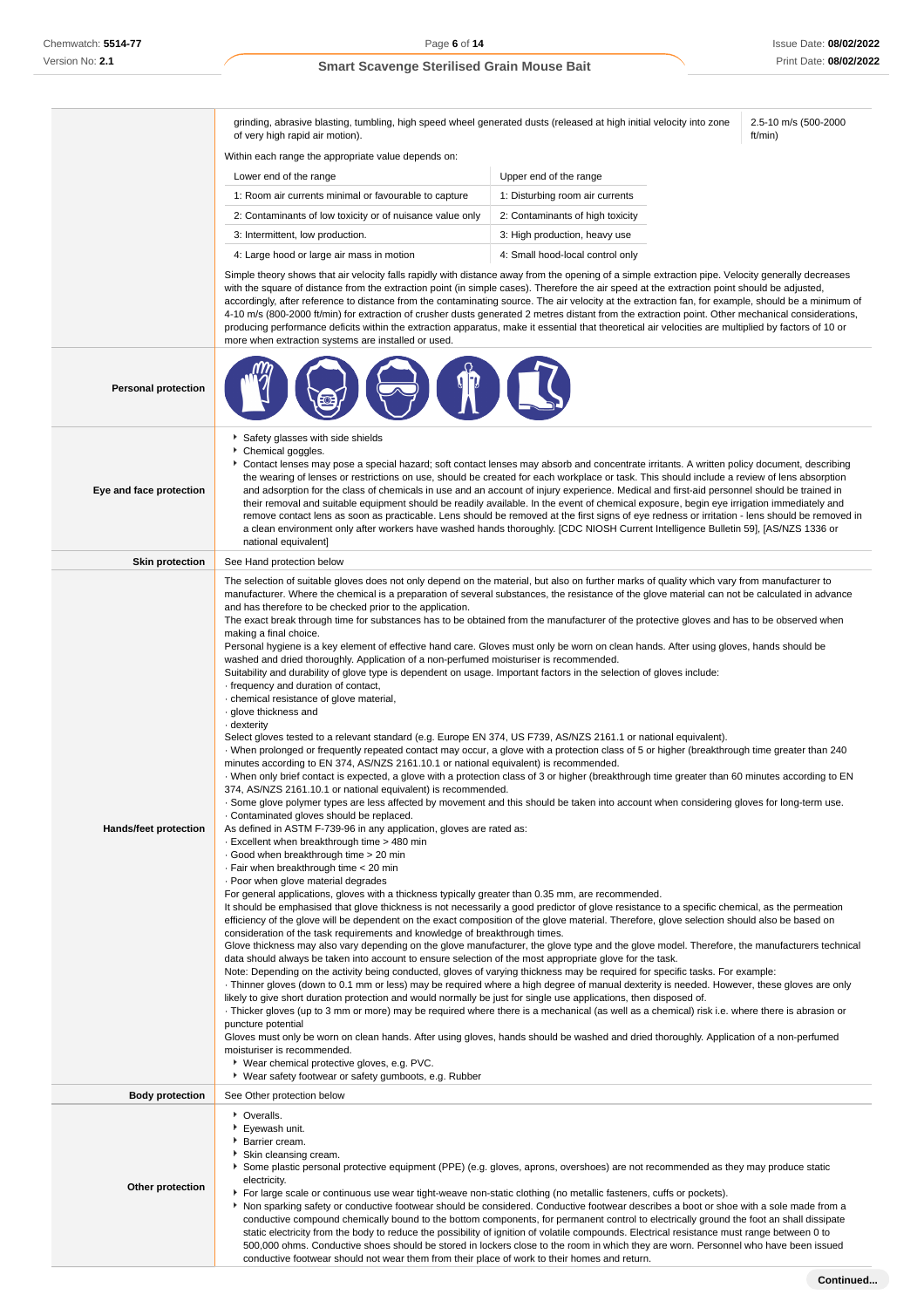#### **Respiratory protection**

Type A-P Filter of sufficient capacity. (AS/NZS 1716 & 1715, EN 143:2000 & 149:2001, ANSI Z88 or national equivalent)

| <b>Required Minimum Protection Factor</b> | <b>Half-Face Respirator</b>   | <b>Full-Face Respirator</b> | <b>Powered Air Respirator</b> |
|-------------------------------------------|-------------------------------|-----------------------------|-------------------------------|
| up to $10 \times ES$                      | A P <sub>1</sub><br>Air-line* |                             | A PAPR-P1                     |
| up to $50 \times ES$                      | Air-line**                    | A P2                        | A PAPR-P2                     |
| up to $100 \times ES$                     |                               | A P <sub>3</sub>            |                               |
|                                           |                               | Air-line*                   |                               |
| $100 + x ES$                              |                               | Air-line**                  | A PAPR-P3                     |

\* - Negative pressure demand \*\* - Continuous flow

A(All classes) = Organic vapours, B AUS or B1 = Acid gasses, B2 = Acid gas or hydrogen cyanide(HCN), B3 = Acid gas or hydrogen cyanide(HCN), E = Sulfur dioxide(SO2), G = Agricultural chemicals, K = Ammonia(NH3), Hg = Mercury, NO = Oxides of nitrogen, MB = Methyl bromide, AX = Low boiling point organic compounds(below 65 degC)

· Respirators may be necessary when engineering and administrative controls do not adequately prevent exposures.

· The decision to use respiratory protection should be based on professional judgment that takes into account toxicity information, exposure measurement data, and frequency and likelihood of the worker's exposure - ensure users are not subject to high thermal loads which may result in heat stress or distress due to personal protective equipment (powered, positive flow, full face apparatus may be an option).

· Published occupational exposure limits, where they exist, will assist in determining the adequacy of the selected respiratory protection. These may be government mandated or vendor recommended.

· Certified respirators will be useful for protecting workers from inhalation of particulates when properly selected and fit tested as part of a complete respiratory protection program. · Where protection from nuisance levels of dusts are desired, use type N95 (US) or type P1 (EN143) dust masks. Use respirators and components tested and approved under

appropriate government standards such as NIOSH (US) or CEN (EU)

· Use approved positive flow mask if significant quantities of dust becomes airborne.

· Try to avoid creating dust conditions.

Class P2 particulate filters are used for protection against mechanically and thermally generated particulates or both.

P2 is a respiratory filter rating under various international standards, Filters at least 94% of airborne particles Suitable for:

· Relatively small particles generated by mechanical processes eg. grinding, cutting, sanding, drilling, sawing.

· Sub-micron thermally generated particles e.g. welding fumes, fertilizer and bushfire smoke.

· Biologically active airborne particles under specified infection control applications e.g. viruses, bacteria, COVID-19, SARS

### **SECTION 9 Physical and chemical properties**

#### **Information on basic physical and chemical properties**

| Appearance                                               | Coated wheat grain. Releases dangerous phosphine gas slowly in moist air and immediately if wet. DO NOT inhale vapour. Avoid contact with<br>eyes and skin. Keep away from water and liquids. Keep away from naked flames – forms toxic gas.<br>Moisture sensitive. |                                            |                |  |
|----------------------------------------------------------|---------------------------------------------------------------------------------------------------------------------------------------------------------------------------------------------------------------------------------------------------------------------|--------------------------------------------|----------------|--|
| <b>Physical state</b>                                    | Solid                                                                                                                                                                                                                                                               | Relative density (Water = $1$ )            | Not Available  |  |
| Odour                                                    | Not Available                                                                                                                                                                                                                                                       | Partition coefficient n-octanol<br>/ water | Not Available  |  |
| <b>Odour threshold</b>                                   | Not Available                                                                                                                                                                                                                                                       | Auto-ignition temperature (°C)             | Not Applicable |  |
| pH (as supplied)                                         | Not Applicable                                                                                                                                                                                                                                                      | <b>Decomposition temperature</b>           | Not Available  |  |
| Melting point / freezing point<br>(°C)                   | Not Available                                                                                                                                                                                                                                                       | Viscosity (cSt)                            | Not Applicable |  |
| Initial boiling point and boiling<br>range $(^{\circ}C)$ | Not Applicable                                                                                                                                                                                                                                                      | Molecular weight (g/mol)                   | Not Applicable |  |
| Flash point (°C)                                         | Not Applicable                                                                                                                                                                                                                                                      | <b>Taste</b>                               | Not Available  |  |
| <b>Evaporation rate</b>                                  | Not Available                                                                                                                                                                                                                                                       | <b>Explosive properties</b>                | Not Available  |  |
| Flammability                                             | Not Applicable                                                                                                                                                                                                                                                      | <b>Oxidising properties</b>                | Not Available  |  |
| Upper Explosive Limit (%)                                | Not Applicable                                                                                                                                                                                                                                                      | Surface Tension (dyn/cm or<br>$mN/m$ )     | Not Applicable |  |
| Lower Explosive Limit (%)                                | Not Applicable                                                                                                                                                                                                                                                      | <b>Volatile Component (%vol)</b>           | Not Available  |  |
| Vapour pressure (kPa)                                    | Not Applicable                                                                                                                                                                                                                                                      | Gas group                                  | Not Available  |  |
| Solubility in water                                      | Reacts                                                                                                                                                                                                                                                              | pH as a solution (Not<br>Available%)       | Not Available  |  |
| Vapour density (Air = 1)                                 | Not Available                                                                                                                                                                                                                                                       | VOC g/L                                    | Not Available  |  |

### **SECTION 10 Stability and reactivity**

| Reactivity                            | See section 7                                                                                                                                                                                                                                                                                                                                                 |
|---------------------------------------|---------------------------------------------------------------------------------------------------------------------------------------------------------------------------------------------------------------------------------------------------------------------------------------------------------------------------------------------------------------|
| <b>Chemical stability</b>             | • May heat spontaneously<br>In Identify and remove sources of ignition and heating.<br>Incompatible material, especially oxidisers, and/or other sources of oxygen may produce unstable product(s).<br>Avoid sources of water contamination (e.g. rain water, moisture, high humidity).<br>Avoid contact with oxygenated solvents/ reagents such as alcohols. |
| Possibility of hazardous<br>reactions | See section 7                                                                                                                                                                                                                                                                                                                                                 |
| <b>Conditions to avoid</b>            | See section 7                                                                                                                                                                                                                                                                                                                                                 |
| Incompatible materials                | See section 7                                                                                                                                                                                                                                                                                                                                                 |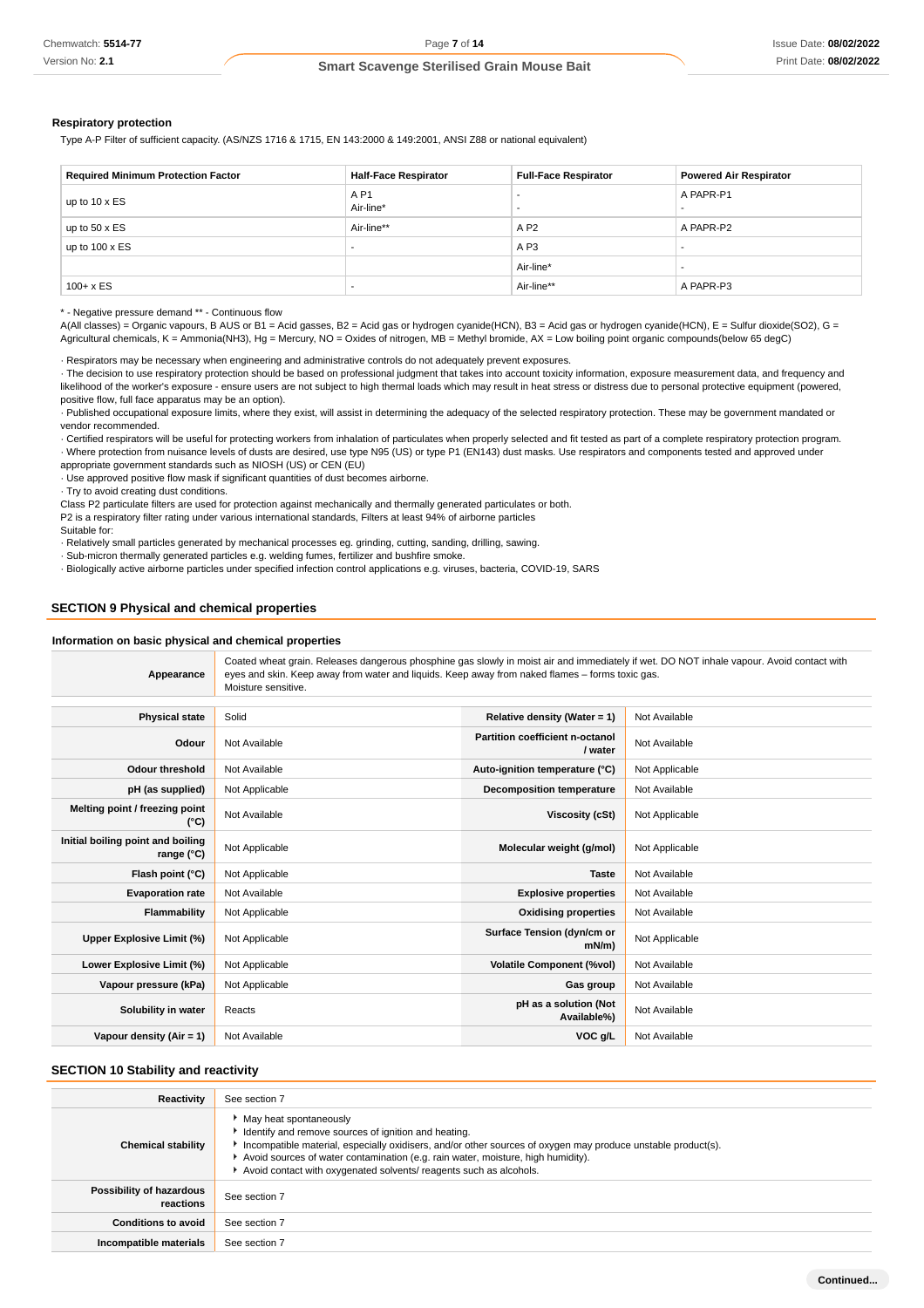**Hazardous decomposition**<br>**products** See section 5

## **SECTION 11 Toxicological information**

**canola oil**

## **Information on toxicological effects**

| <b>Inhaled</b>                   | The material is not thought to produce respiratory irritation (as classified by EC Directives using animal models). Nevertheless inhalation of dusts,<br>or fumes, especially for prolonged periods, may produce respiratory discomfort and occasionally, distress.<br>Inhalation of vapours may cause drowsiness and dizziness. This may be accompanied by sleepiness, reduced alertness, loss of reflexes, lack of<br>co-ordination, and vertigo.<br>Inhalation of dusts, generated by the material during the course of normal handling, may produce serious damage to the health of the individual.<br>Persons with impaired respiratory function, airway diseases and conditions such as emphysema or chronic bronchitis, may incur further disability<br>if excessive concentrations of particulate are inhaled.<br>If prior damage to the circulatory or nervous systems has occurred or if kidney damage has been sustained, proper screenings should be<br>conducted on individuals who may be exposed to further risk if handling and use of the material result in excessive exposures.<br>Phosphine is a very toxic gas and chiefly causes, exacerbation of asthma and other respiratory disorders, depression of the central nervous<br>system and damaging effect on the lungs and blood (oxyhaemoglobin in mammals is converted by phosphine into a poisonous<br>verdichromogen-like material). Inhalation of phosphine causes dose-dependent multi-systemic effect including incoordination, vomiting, low<br>oxygen tension, rapid pulse, low blood pressure, gastric and chest pain, headache, dyspnoea, arrhythmias, myocardial injury and cardiovascular<br>collapse. Coma and cardio-respiratory arrest may precede death. Mortality from severe poisoning is high. It is metabolised and excreted via urine<br>but not through the lungs. |                   |  |  |
|----------------------------------|-----------------------------------------------------------------------------------------------------------------------------------------------------------------------------------------------------------------------------------------------------------------------------------------------------------------------------------------------------------------------------------------------------------------------------------------------------------------------------------------------------------------------------------------------------------------------------------------------------------------------------------------------------------------------------------------------------------------------------------------------------------------------------------------------------------------------------------------------------------------------------------------------------------------------------------------------------------------------------------------------------------------------------------------------------------------------------------------------------------------------------------------------------------------------------------------------------------------------------------------------------------------------------------------------------------------------------------------------------------------------------------------------------------------------------------------------------------------------------------------------------------------------------------------------------------------------------------------------------------------------------------------------------------------------------------------------------------------------------------------------------------------------------------------------------------------------------------------------------------------|-------------------|--|--|
| Ingestion                        | Toxic effects may result from the accidental ingestion of the material; animal experiments indicate that ingestion of less than 40 gram may be<br>fatal or may produce serious damage to the health of the individual.                                                                                                                                                                                                                                                                                                                                                                                                                                                                                                                                                                                                                                                                                                                                                                                                                                                                                                                                                                                                                                                                                                                                                                                                                                                                                                                                                                                                                                                                                                                                                                                                                                          |                   |  |  |
| <b>Skin Contact</b>              | Skin contact is not thought to produce harmful health effects (as classified under EC Directives using animal models). Systemic harm, however,<br>has been identified following exposure of animals by at least one other route and the material may still produce health damage following entry<br>through wounds, lesions or abrasions.<br>Open cuts, abraded or irritated skin should not be exposed to this material<br>Entry into the blood-stream, through, for example, cuts, abrasions or lesions, may produce systemic injury with harmful effects. Examine the skin<br>prior to the use of the material and ensure that any external damage is suitably protected.                                                                                                                                                                                                                                                                                                                                                                                                                                                                                                                                                                                                                                                                                                                                                                                                                                                                                                                                                                                                                                                                                                                                                                                    |                   |  |  |
| Eye                              | Although the material is not thought to be an irritant (as classified by EC Directives), direct contact with the eye may cause transient discomfort<br>characterised by tearing or conjunctival redness (as with windburn). Slight abrasive damage may also result.                                                                                                                                                                                                                                                                                                                                                                                                                                                                                                                                                                                                                                                                                                                                                                                                                                                                                                                                                                                                                                                                                                                                                                                                                                                                                                                                                                                                                                                                                                                                                                                             |                   |  |  |
| Chronic                          | Long term exposure to high dust concentrations may cause changes in lung function i.e. pneumoconiosis, caused by particles less than 0.5<br>micron penetrating and remaining in the lung.<br>Phosphine is a very toxic gas. It causes worsening stomach and chest pain, headache, depression of the brain, lung irritation, tremor, fatigue,<br>nausea and vomiting, fluid accumulation in the lungs, headache, thirst, dizziness, chest pain, anaemia, bluing of the extremities, inco-ordination,<br>vomiting, rapid or irregular pulse, low blood pressure and injury to the heart muscle with rhythm disturbances. Coma, convulsions and stoppage<br>of heartbeat and breathing may precede death. Mortality from severe poisoning is high. Pre-existing asthma and scarring of the lungs will be<br>made worse.<br>Substance accumulation, in the human body, may occur and may cause some concern following repeated or long-term occupational exposure.                                                                                                                                                                                                                                                                                                                                                                                                                                                                                                                                                                                                                                                                                                                                                                                                                                                                                                  |                   |  |  |
| <b>Smart Scavenge Sterilised</b> | <b>TOXICITY</b>                                                                                                                                                                                                                                                                                                                                                                                                                                                                                                                                                                                                                                                                                                                                                                                                                                                                                                                                                                                                                                                                                                                                                                                                                                                                                                                                                                                                                                                                                                                                                                                                                                                                                                                                                                                                                                                 | <b>IRRITATION</b> |  |  |
| <b>Grain Mouse Bait</b>          | Not Available                                                                                                                                                                                                                                                                                                                                                                                                                                                                                                                                                                                                                                                                                                                                                                                                                                                                                                                                                                                                                                                                                                                                                                                                                                                                                                                                                                                                                                                                                                                                                                                                                                                                                                                                                                                                                                                   | Not Available     |  |  |
|                                  | <b>TOXICITY</b>                                                                                                                                                                                                                                                                                                                                                                                                                                                                                                                                                                                                                                                                                                                                                                                                                                                                                                                                                                                                                                                                                                                                                                                                                                                                                                                                                                                                                                                                                                                                                                                                                                                                                                                                                                                                                                                 | <b>IRRITATION</b> |  |  |
| zinc phosphide                   | Dermal (rabbit) LD50: 2000 mg/kg <sup>[2]</sup>                                                                                                                                                                                                                                                                                                                                                                                                                                                                                                                                                                                                                                                                                                                                                                                                                                                                                                                                                                                                                                                                                                                                                                                                                                                                                                                                                                                                                                                                                                                                                                                                                                                                                                                                                                                                                 | Not Available     |  |  |
|                                  | Oral (Rat) LD50; 12 mg/kg <sup>[2]</sup>                                                                                                                                                                                                                                                                                                                                                                                                                                                                                                                                                                                                                                                                                                                                                                                                                                                                                                                                                                                                                                                                                                                                                                                                                                                                                                                                                                                                                                                                                                                                                                                                                                                                                                                                                                                                                        |                   |  |  |
|                                  |                                                                                                                                                                                                                                                                                                                                                                                                                                                                                                                                                                                                                                                                                                                                                                                                                                                                                                                                                                                                                                                                                                                                                                                                                                                                                                                                                                                                                                                                                                                                                                                                                                                                                                                                                                                                                                                                 |                   |  |  |

**Legend:** 1. Value obtained from Europe ECHA Registered Substances - Acute toxicity 2.\* Value obtained from manufacturer's SDS. Unless otherwise specified data extracted from RTECS - Register of Toxic Effect of chemical Substances

| <b>Smart Scavenge Sterilised</b><br><b>Grain Mouse Bait</b> | Laboratory (in vitro) and animal studies show, exposure to the material may result in a possible risk of irreversible effects, with the possibility of<br>producing mutation.                                                                                                                                                                                                                                                                                                                                                                                                                                                                                                                                                                                                                                                                                                                                                                                                                                                                                                                                                                                                                                                                                                                                                                                                                                                                                                                                                                                                                                                                                                                                                                                                                                                                                                                                                                                                                                                                                                                                                                                                                                                                                                                                                                                                                                                                                                                                                                                                                                                                                                                                                        |  |  |  |
|-------------------------------------------------------------|--------------------------------------------------------------------------------------------------------------------------------------------------------------------------------------------------------------------------------------------------------------------------------------------------------------------------------------------------------------------------------------------------------------------------------------------------------------------------------------------------------------------------------------------------------------------------------------------------------------------------------------------------------------------------------------------------------------------------------------------------------------------------------------------------------------------------------------------------------------------------------------------------------------------------------------------------------------------------------------------------------------------------------------------------------------------------------------------------------------------------------------------------------------------------------------------------------------------------------------------------------------------------------------------------------------------------------------------------------------------------------------------------------------------------------------------------------------------------------------------------------------------------------------------------------------------------------------------------------------------------------------------------------------------------------------------------------------------------------------------------------------------------------------------------------------------------------------------------------------------------------------------------------------------------------------------------------------------------------------------------------------------------------------------------------------------------------------------------------------------------------------------------------------------------------------------------------------------------------------------------------------------------------------------------------------------------------------------------------------------------------------------------------------------------------------------------------------------------------------------------------------------------------------------------------------------------------------------------------------------------------------------------------------------------------------------------------------------------------------|--|--|--|
| <b>ZINC PHOSPHIDE</b>                                       | Somnolence, gastrointestinal changes, respiratory depression and stimulation recorded.                                                                                                                                                                                                                                                                                                                                                                                                                                                                                                                                                                                                                                                                                                                                                                                                                                                                                                                                                                                                                                                                                                                                                                                                                                                                                                                                                                                                                                                                                                                                                                                                                                                                                                                                                                                                                                                                                                                                                                                                                                                                                                                                                                                                                                                                                                                                                                                                                                                                                                                                                                                                                                               |  |  |  |
| <b>CANOLA OIL</b>                                           | Asthma-like symptoms may continue for months or even years after exposure to the material ends. This may be due to a non-allergic condition<br>known as reactive airways dysfunction syndrome (RADS) which can occur after exposure to high levels of highly irritating compound. Main<br>criteria for diagnosing RADS include the absence of previous airways disease in a non-atopic individual, with sudden onset of persistent<br>asthma-like symptoms within minutes to hours of a documented exposure to the irritant. Other criteria for diagnosis of RADS include a reversible<br>airflow pattern on lung function tests, moderate to severe bronchial hyperreactivity on methacholine challenge testing, and the lack of minimal<br>lymphocytic inflammation, without eosinophilia. RADS (or asthma) following an irritating inhalation is an infrequent disorder with rates related to<br>the concentration of and duration of exposure to the irritating substance. On the other hand, industrial bronchitis is a disorder that occurs as a<br>result of exposure due to high concentrations of irritating substance (often particles) and is completely reversible after exposure ceases. The<br>disorder is characterized by difficulty breathing, cough and mucus production.<br>Polyunsaturated fats (PUFAs) protect against heart disease by providing more membrane fluidity than monounsaturated fats (MUFAs), but they<br>are more vulnerable to being oxidized and therefore rancid.<br>Foods containing monounsaturated fats reduce low-density lipoprotein (LDL) cholesterol, while possibly increasing high-density lipoprotein (HDL)<br>cholesterol.<br>Levels of oleic, and other monounsaturated fatty acids in red blood cell membranes were positively associated with breast cancer risk. In<br>children, consumption of monounsaturated oils is associated with healthier blood lipid profiles.<br>The diet in Mediterranean countries consists of more total fat than the diets of Northern European countries, but most of the fat is made up of<br>monounsaturated fatty acids from olive oil and omega-3 fatty acids (PUFAs) from fish and vegetables, and very little saturated fat.<br>For aliphatic fatty acids (and salts)<br>Acute oral (gavage) toxicity:<br>The acute oral LD50 values in rats for both were greater than >2000 mg/kg bw Clinical signs were generally associated with poor condition<br>following administration of high doses (salivation, diarrhoea, staining, piloerection and lethargy). There were no adverse effects on body weight in<br>any study In some studies, excess test substance and/or irritation in the gastrointestinal tract was observed at necropsy. |  |  |  |

**TOXICITY IRRITATION** Not Available Not Available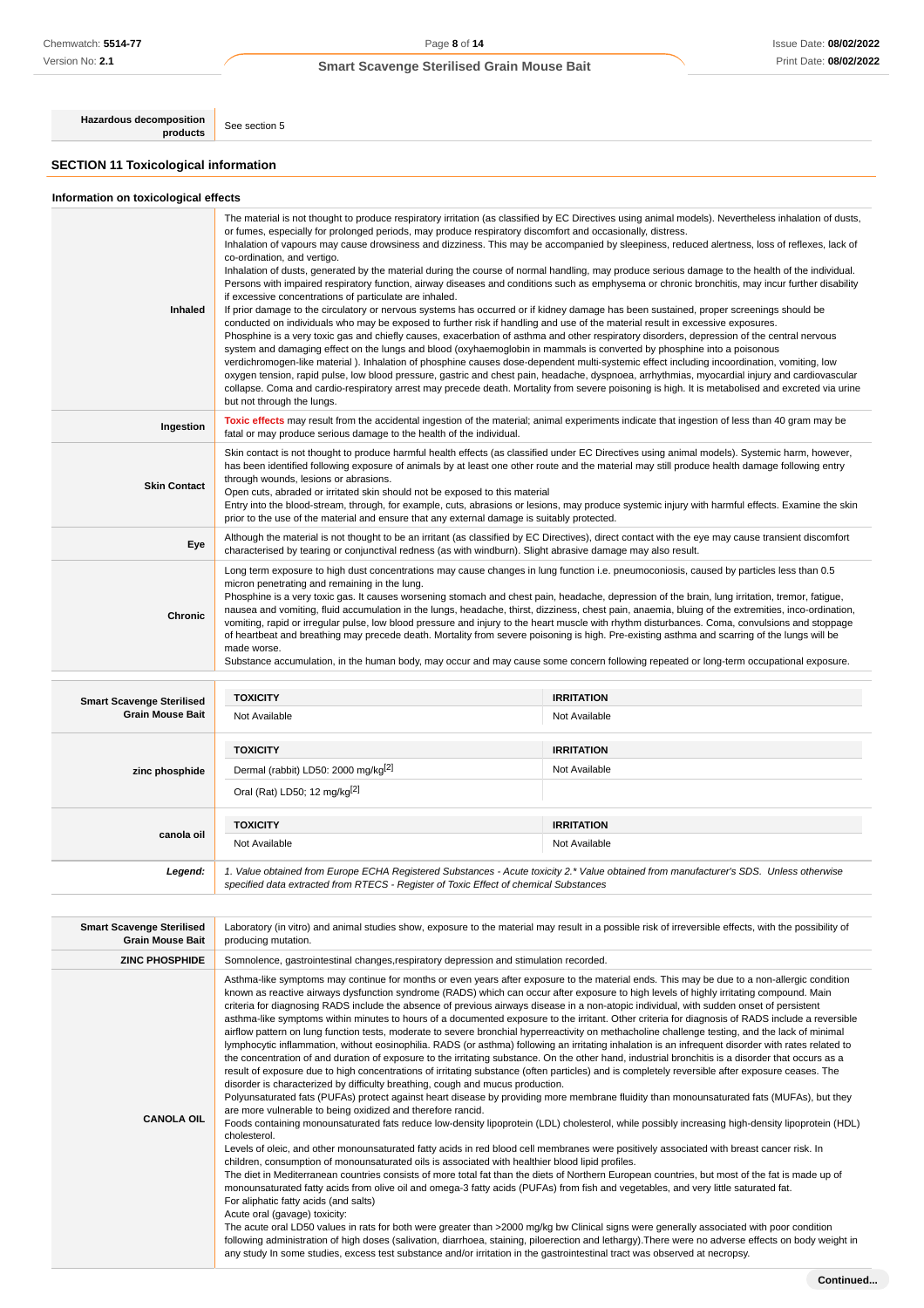Skin and eye irritation potential, with a few stated exceptions, is chain length dependent and decreases with increasing chain length According to several OECD test regimes the animal skin irritation studies indicate that the C6-10 aliphatic acids are severely irritating or corrosive, while the C12 aliphatic acid is irritating, and the C14-22 aliphatic acids generally are not irritating or mildly irritating. Human skin irritation studies using more realistic exposures (30-minute,1-hour or 24-hours) indicate that the aliphatic acids have sufficient, good or very good skin compatibility. Animal eye irritation studies indicate that among the aliphatic acids, the C8-12 aliphatic acids are irritating to the eye while the C14-22 aliphatic acids are not irritating. Eye irritation potential of the ammonium salts does not follow chain length dependence; the C18 ammonium salts are corrosive to the eyes. Dermal absorption:

The in vitro penetration of C10, C12, C14, C16 and C18 fatty acids (as sodium salt solutions) through rat skin decreases with increasing chain length. At 86.73 ug C16/cm2 and 91.84 ug C18/cm2, about 0.23% and less than 0.1% of the C16 and C18 soap solutions is absorbed after 24 h exposure, respectively.

Sensitisation:

No sensitisation data were located.

Repeat dose toxicity:

Repeated dose oral (gavage or diet) exposure to aliphatic acids did not result in systemic toxicity with NOAELs greater than the limit dose of 1000 mg/kg bw. .

Mutagenicity

Aliphatic acids do not appear to be mutagenic or clastogenic in vitro or in vivo

**Carcinogenicity** 

No data were located for carcinogenicity of aliphatic fatty acids.

Reproductive toxicity

No effects on fertility or on reproductive organs, or developmental effects were observed in studies on aliphatic acids and the NOAELs correspond to the maximum dose tested. The weight of evidence supports the lack of reproductive and developmental toxicity potential of the aliphatic acids category.

Given the large number of substances in this category, their closely related chemical structure, expected trends in physical chemical properties, and similarity of toxicokinetic properties, both mammalian and aquatic endpoints were filled using read-across to the closest structural analogue, and selecting the most conservative supporting substance effect level.

Structure-activity relationships are not evident for the mammalian toxicity endpoints.That is, the low mammalian toxicity of this category of substances limits the ability to discern structural effects on biological activity. Regardless, the closest structural analogue with the most conservative effect value was selected for read across. Irritation is observed for chain lengths up to a cut-off" at or near 12 carbons). Metabolism:

The aliphatic acids share a common degradation pathway in which they are metabolized to acetyl-CoA or other key metabolites in all living systems. Common biological pathways result in structurally similar breakdown products, and are, together with the physico-chemical properties, responsible for similar environmental behavior and essentially identical hazard profiles with regard to human health.

Differences in metabolism or biodegradability of even and odd numbered carbon chain compounds or saturated/ unsaturated compounds are not expected; even-and odd-numbered carbon chain compounds, and the saturated and unsaturated compounds are naturally occurring and are expected to be metabolized and biodegraded in the same manner.

The acid and alkali salt forms of the homologous aliphatic acid are expected to have many similar physicochemical and toxicological properties when they become bioavailable; therefore,data read across is used for those instances where data are available for the acid form but not the salt, and vice versa. In the gastrointestinal tract, acids and bases are absorbed in the undissociated (non-ionised) form by simple diffusion or by facilitated diffusion. It is expected that both the acids and the salts will be present in (or converted to) the acid form in the stomach. This means that for both aliphatic acid or aliphatic acid salt,the same compounds eventually enter the small intestine, where equilibrium, as a result of increased pH, will shift towards dissociation (ionised form).

Hence, the situation will be similar for compounds originating from acids and therefore no differences in uptake are anticipated Note that the saturation or unsaturation level is not a factor in the toxicity of these substances and is not a critical component of the read across process..

#### **Toxicokinetics**

The turnover of the [14C] surfactants in the rat showed that there was no significant difference in the rate or route of excretion of 14C given by intraperitoneal or subcutaneous administration. The main route of excretion was as 14CO2 in the expired air at 6 h after administration. The remaining material was incorporated in the body. Longer fatty acid chains are more readily incorporated than shorter chains. At ca. 1.55 and 1.64 mg/kg bw, 71% of the C16:0 and 56% of the C18:0 was incorporated and 21% and 38% was excreted as 14CO2, respectively.

Glycidyl fatty acid esters (GEs), one of the main contaminants in processed oils, are mainly formed during the deodorisation step in the refining process of edible oils and therefore occur in almost all refined edible oils. GEs are potential carcinogens, due to the fact that they readily hydrolyze into the free form glycidol in the gastrointestinal tract, which has been found to induce tumours in various rat tissues. Therefore, significant effort has been devoted to inhibit and eliminate the formation of GEs

GEs contain a common terminal epoxide group but exhibit different fatty acid compositions. This class of compounds has been reported in edible oils after overestimation of 3-monochloropropane-1,2-diol (3-MCPD) fatty acid esters analysed by an indirect method , 3-MCPD esters have been studied as food processing contaminants and are found in various food types and food ingredients, particularly in refined edible oils. 3-Monochloropropane-1,2-diol (3-MCPD) and 2-monochloropropane-1,3-diol (2-MCPD) are chlorinated derivatives of glycerol (1,2,3-

propanetriol). 3- and 2-MCPD and their fatty acid esters are among non-volatile chloropropanols, Glycidol is associated with the formation and decomposition of 3- and 2-MCPD. It forms monoesters with fatty acids (GE) during the refining of vegetable oils. Chloropropanols are formed in HVP during the hydrochloric acid-mediated hydrolysis step of the manufacturing process. In food production, chloropropanols form from the reaction of endogenous or added chloride with glycerol or acylglycerol.

Although harmful effects on humans and animals have not been demonstrated, the corresponding hydrolysates, 3-MCPD and glycidol, have been identified as rodent genotoxic carcinogens, ultimately resulting in the formation of kidney tumours (3-MCPD) and tumours at other tissue sites (glycidol). Therefore, 3-MCPD and glycidol have been categorised as ''possible human carcinogens (group 2B) and "probably carcinogenic to humans (group 2A), respectively, by the International Agency for Research on Cancer (IARC).

Diacylglyceride (DAG) based oils produced by one company were banned from the global market due to "high levels" of GEs. Several reports have also suggested that a bidirectional transformation process may occur not only between glycidol and 3-MCPD but also their esterified forms in the presence of chloride ions. The transformation rate of glycidol to 3-MCPD was higher than that of 3-MCPD to glycidol under acidic conditions in the presence of chloride ion.

Precursors of GEs in refined oils have been identified as partial acylglycerols, that is, DAGs and monoacylglycerides (MAGs); however, whether they also originate from triacylglycerides (TAGs) is still a topic of controversial debates. Several authors noted that pure TAGs were stable during heat treatment (such as 235 deg C) for 3 h and were therefore not involved in the formation of GEs. However, experimental results have shown that small amounts of GEs are present in a heat-treated oil model consisting of almost 100% TAGs. The formation of GEs from TAGs can be attributed to the pyrolysis of TAGs to DAGs and MAGs. In contrast, 3-MCPD esters in refined oils can be obtained from TAG . Presently, the mechanism for the formation of GE intermediates and the relationship between GEs and 3-MCPD esters are still unknown.

A high consumption of oxidised polyunsaturated fatty acids (PUFAs), which are found in most types of vegetable oil, may increase the likelihood that postmenopausal women will develop breast cancer. Similar effect was observed on prostate cancer, but the study was performed on mice Another "analysis suggested an inverse association between total polyunsaturated fatty acids and breast cancer risk, but individual polyunsaturated fatty acids behaved differently [from each other]. [...] a 20:2 derivative of linoleic acid [...] was inversely associated with the risk of breast cancer"

PUFAs are prone to spontaneous oxidation/ peroxidation. The feeding of lipid oxidation products and oxidised fats has been reported to cause adverse biological effects on laboratory animals, including growth retardation, teratogenicity, tissue damage and increased liver and kidney weights, as well as cellular damage to the testes and epididymes, increased peroxidation of membrane and tissue lipids and induction of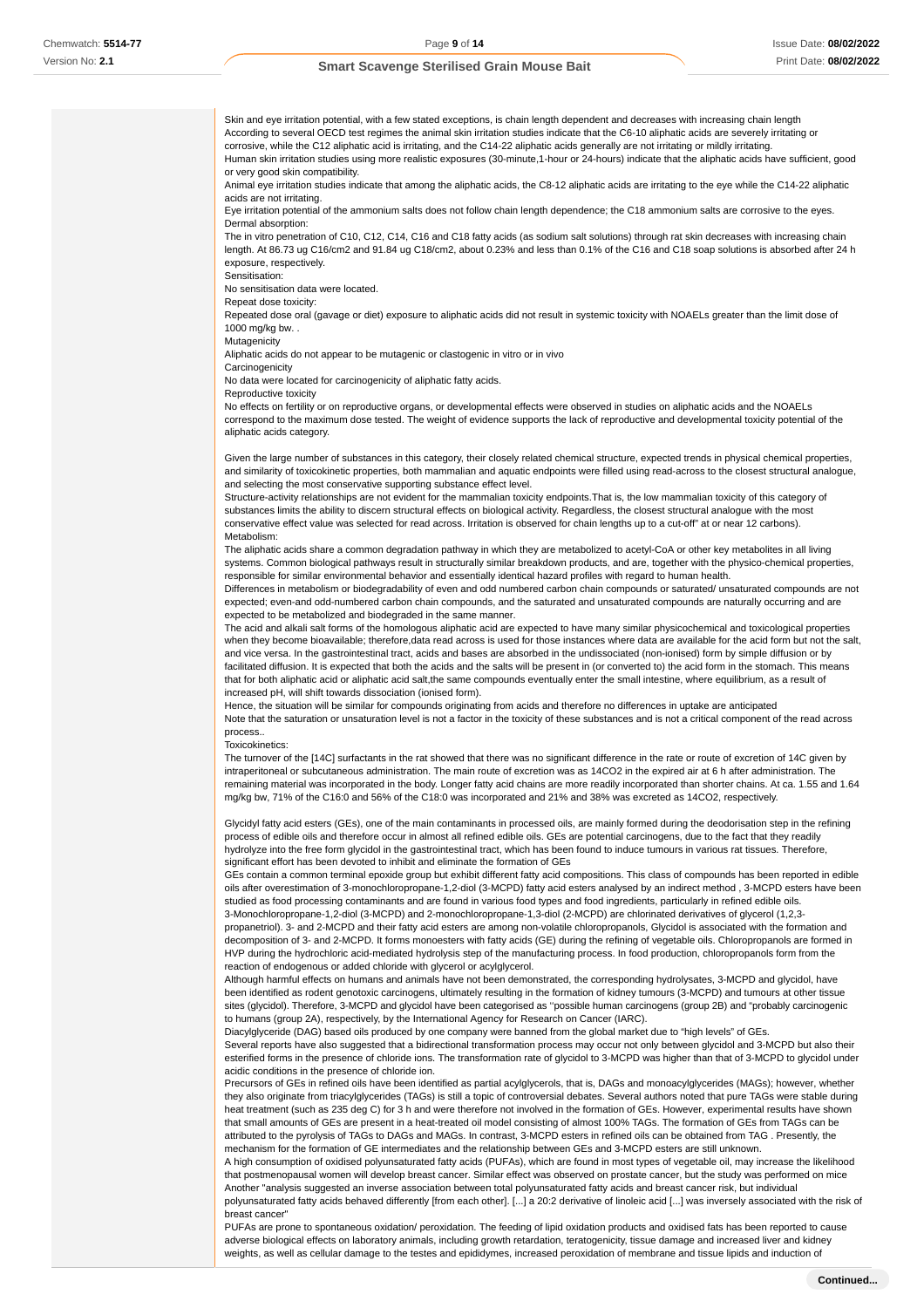cytochrome P450 activities in the colon and liver.

The propensity for PUFAs to oxidise leads to the generation of free radicals and eventually to rancidity.

Culinary oils, when heated, undergo important chemical reaction involving self-sustaining, free radical-mediated oxidative deterioration of PUFAs. Such by-products may be cytotoxic, mutagenic, reproductive toxins and may produce chronic disease. Samples of repeatedly used oils collected from fast-food retail outlets and restaurants have confirmed the production of aldehydic lipid oxidation products (LOPs) at levels exceeding 10 exp-2 moles per kilogram (mol/kg) during "on-site" frying episodes. Volatile emissions from heated culinary oils used in Chinese-style cooking are mutagenic; exposure to such indoor air pollution may render humans more susceptible to contracting lung or further cancers, together with rhinitis and diminished lung function. The high temperatures used in standard (especially Chinese) frying result in fumes that are rich in volatile LOPs, including acrolein.

The end products of lipid peroxidation are reactive aldehydes, such as malondialdehyde (MDA) and 4-hydroxynonenal (HNE), the second one being known also as "second messenger of free radicals" and major bioactive marker of lipid peroxidation, due to its numerous biological activities resembling activities of reactive oxygen species. end-products of lipid peroxidation may be mutagenic and carcinogenic malondialdehyde reacts with deoxyadenosine and deoxyguanosine in DNA, forming DNA adducts. Malondialdehyde produces mutagenic effects

#### in several bioassays.

Side products of lipid peroxidation can also exert toxic effects, even at sites distant from the primary oxidation site. Such products (typically malondialdehyde and a large group of hydroxyalkenals - alpha-beta-unsaturated aldehydes) may interact with protein thiols (producing intermolecular cross-links) and, as a result produce functional impairment to enzyme systems, receptors and structural proteins. Aldehydes may also inhibit protein biosynthesis and increase osmotic fragility of lysosymes (releasing hydrolytic enzymes) and other subcellular organelles. They may also react with nucleic acids.

The toxicity of lipid hydroperoxides to animals is best illustrated by the lethal phenotype of glutathione peroxidase 4 (GPX4) knockout mice. These animals do not survive past embryonic day 8, indicating that the removal of lipid hydroperoxides is essential for mammalian life. Peroxidised linoleic acid applied to the shaved skin of guinea pigs, in a patch test experiment, produced necrosis and bleeding. When the abdominal skin of guinea pig was patched for 8 days with a cream containing 25 nmol (in terms of malondialdehyde) of lipid peroxides per gram, a thickening of the epidermis was found

Lipid peroxidation in cellular membranes may produce several morphological alterations resulting, for example, in membrane aggregation, deformation or breakage. This may result in the release of hydrolytic enzymes which in turn may degrade functional macromolecules and cause secondary damage. In addition membrane-bound enzyme systems may be disrupted.

Epoxidation of double bonds is a common bioactivation pathway for alkenes. The allylic epoxides formed were found to be sensitizing. Research has shown that conjugated dienes in or in conjunction with a six-membered ring are prohaptens, while related dienes containing isolated double bonds or an acrylic conjugated diene were weak or non-sensitising.

#### For polyunsaturated fatty acids and oils (triglycerides):

Animal studies have shown a link between polyunsaturated fat and the incidence of tumours, which increased with increasing intake of polyunsaturated fats. This may be partly due to the propensity for polyunsaturated fats to oxidize, leading to generation of free radicals. Research evidence shows that consuming high amounts of polyunsaturated fat may increase the risk of cancer spreading.

Culinary oils, when heated, leads to self-sustaining oxidation f polyunsaturated fatty acids (PUFAs), which may produce oxidation products that are toxic to the cell and reproduction and which may cause mutations and chronic disease.

Samples of repeatedly used oils collected from fast-food retail outlets and restaurants have confirmed the production of aldehydic lipid oxidation products (LOPs) during frying. Volatile emissions from heated culinary oils used in Chinese-style cooking may cause mutations; exposure to such indoor air pollution may make humans more susceptible to contracting lung or other cancers, together with inflammation of the nose, and reduced lung function. The high temperatures used in standard (especially Chinese) frying result in fumes that are rich in volatile LOPs, including acrolein. Shallow frying appears to generate more LOPs than deep frying.

Birth defects: Animal testing shows that LOPs increase the rate of birth defects, whether or not the mother had diabetes. Further investigation reveals that safflower oil subjected to high temperatures markedly increased its propensity to increase birth defects.

Further adverse health effects of LOPs in the diet: Animal testing shows that other documented effects of LOPs include peptic ulcer and high blood pressure.

Atherosclerosis: Investigations have revealed that LOPs derived from the diet can accelerate all three stages of the development of atherosclerosis, including endothelial injury, accumulation of plaque, and thrombosis.

Mutation- and cancer-causing potential: Since they are powerful alkylating agents, alpha,beta-unsaturated aldehydes can covalently modify DNA base units and therefore cause mutations. These LOPs can inactivate DNA replicating systems, a process that can increase the extent of DNA damage.

Malondialdehyde (MDA) is also generated by thermally stressing culinary oils, although at lower concentrations than alpha,beta-unsaturated aldehydes. MDA and other aldehydes arising from lipid peroxidation (especially acrolein) present a serious cancer hazard. The most obvious solution to the generation of LOPs in culinary oils during frying is to avoid consuming food in PUFA-rich oils as much as

possible. Consumers and those involved in the fast-food industry could employ culinary oils of only a low PUFA content, or monounsaturated fatty acids (MUFA) such as canola or olive oil, or coconut oils (a saturated fatty acid).

Acrylamide (which can exert toxic effects on the nervous system and fertility, and may also cause cancer) can be generated when asparagines-rich foods are deep-fried in PUFA-rich oils.

#### For triglycerides:

Carboxylic acid esters will undergo enzymatic hydrolysis by ubiquitously expressed GI esterases. The rate of hydrolysis is dependant on the structure of the ester, and may therefore be rapid or rather slow. Thus, due to hydrolysis, predictions on oral absorption based on the physicochemical characteristics of the intact parent substance alone may no longer apply.

When considering the hydrolysis product glycerol, absorption is favoured based on passive and active absorption of glycerol. The Cosmetic Ingredient Review (CIR) Expert Panel has issued three final reports on the safety of 25 triglycerides, i.e., fatty acid triesters of glycerin

High purity is needed for the triglycerides. Previously the Panel published a final report on a diglycerides, and concluded that the ingredients in the diglyceride family are safe in the present practices of use and concentration provided the content of 1,2-diesters is not high enough to induce epidermal hyperplasia. The Panel discussed that there was an increased level of concern because of data regarding the induction of protein kinase C (PKC) and the tumor promotion potential of 1,2-diacylglycerols. The Panel noted that, nominally, glyceryl-1,3-diesters contain 1,2-diesters, raising the concern that 1,2-diesters could potentially induce hyperplasia. The Panel did note that these compounds are more likely to cause these effects when the fatty acid chain length is <=14 carbons, when one fatty acid is saturated and one is not, and when given at high doses, repeatedly. Although minimal percutaneous absorption of triolein has been demonstrated in vivo using guinea pigs (but not hairless mice) and in vitro using full-thickness skin from hairless mice, the Expert Panel recognizes that, reportedly, triolein and tricaprylin can enhance the skin penetration of other chemicals, and recommends that care should be exercised in using these and other glyceryl triesters in cosmetic products. The Panel acknowledged that some of the triglycerides may be formed from plant-derived or animal-derived constituents. The Panel thus expressed concern regarding pesticide residues and heavy metals that may be present in botanical ingredients. They stressed that the cosmetics industry should continue to use the necessary procedures to sufficiently limit amounts of such impurities in an ingredient before blending them into cosmetic formulations. Additionally, the Panel considered the risks inherent in using animal-derived ingredients, namely the transmission of infectious agents. Although tallow may be used in the manufacture of glyceryl tallowate and is clearly animal-derived, the Panel notes that tallow is highly processed, and tallow derivatives even more so. The Panel agrees with determinations by the U.S. FDA that tallow derivatives are not risk materials for transmission of infectious agents.

Finally, the Panel discussed the issue of incidental inhalation exposure, as some of the triglycerides are used in cosmetic sprays and could possibly be inhaled. For example, triethylhexanoin and triisostearin are reported to be used at maximum concentrations of 36% and 30%, respectively, in perfumes, and 14.7% and 10.4%, respectively, in face powders.The Panel noted that in aerosol products, 95% – 99% of droplets/particles would not be respirable to any appreciable amount. Furthermore, droplets/particles deposited in the nasopharyngeal or bronchial regions of the respiratory tract present no toxicological concerns based on the chemical and biological properties of these ingredients. Coupled with the small actual exposure in the breathing zone and the concentrations at which the ingredients are used, the available information indicates that incidental inhalation would not be a significant route of exposure that might lead to local respiratory or systemic effects Cosmetic Ingredient Review (CIR) : Amended Safety Assessment of Triglycerides as Used in Cosmetics August 2017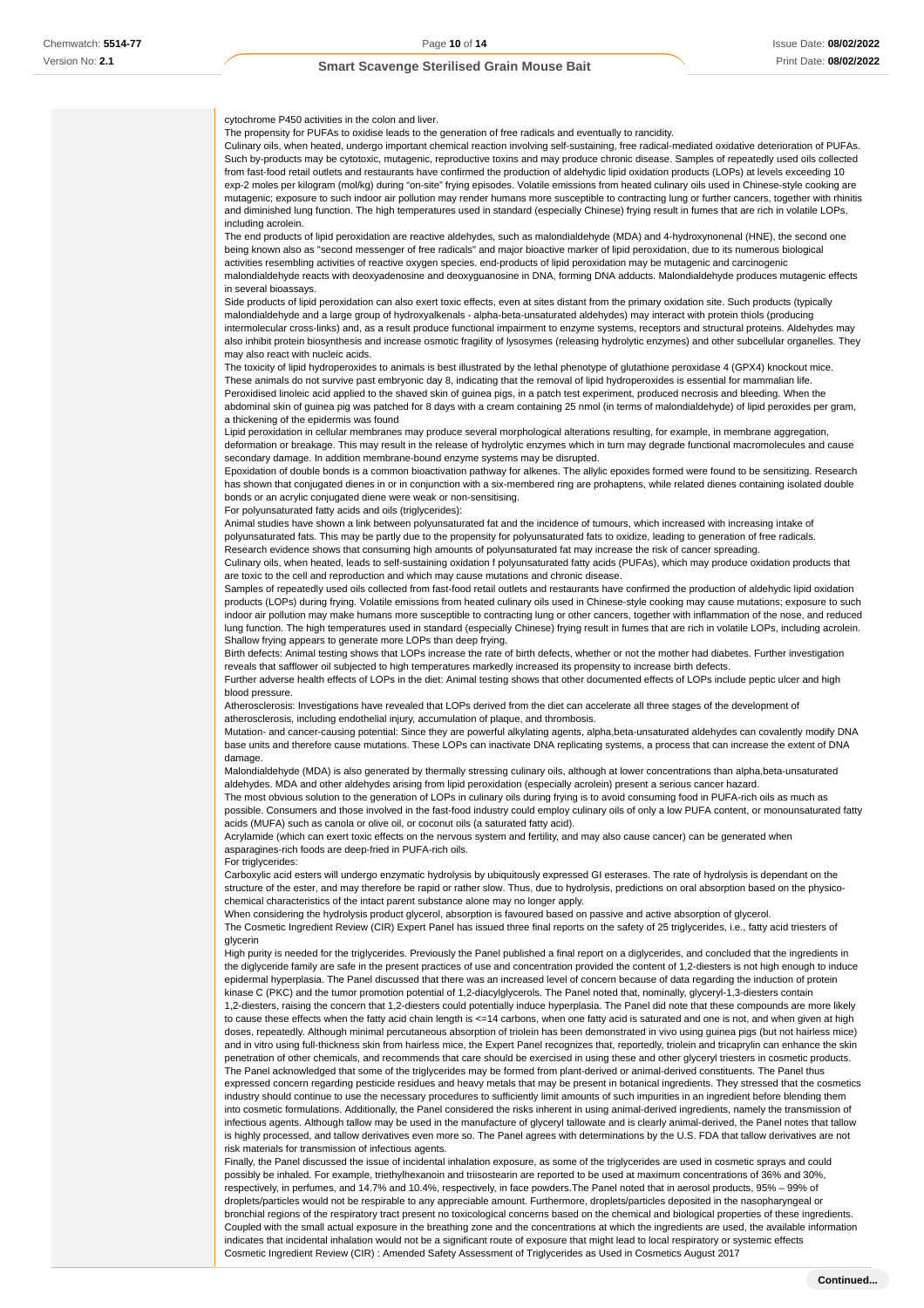| <b>Smart Scavenge Sterilised</b><br>Grain Mouse Bait & CANOLA<br>OIL | Glyceryl triesters are also known as triglycerides; ingested triglycerides are metabolized to monoglycerides, free fatty acids, and glycerol, all of<br>which are absorbed in the intestinal mucosa and undergo further metabolism. Dermal absorption of Triolein in mice was nil; the oil remained at<br>the application site. Only slight absorption was seen in guinea pig skin. Tricaprylin and other glyceryl triesters have been shown to increase the<br>skin penetration of drugs. Little or no acute, subchronic, or chronic oral toxicity was seen in animal studies unless levels approached a significant<br>percentage of caloric intake. Subcutaneous injections of Tricaprylin in rats over a period of 5 weeks caused a granulomatous reaction<br>characterized by oil deposits surrounded by macrophages. Dermal application was not associated with significant irritation in rabbit skin. Ocular<br>exposures were, at most, mildly irritating to rabbit eyes. No evidence of sensitization or photosensitization was seen in a guinea pig maximization<br>test. Most of the genotoxicity test systems were negative. Tricaprylin, Trioctanoin, and Triolein have historically been used as vehicles in<br>carcinogenicity testing of other chemicals. In one study, subcutaneous injection of Tricaprylin in newborn mice produced more tumors in lymphoid<br>tissue than were seen in untreated animals, whereas neither subcutaneous or intraperitoneal injection in 4- to 6-week-old female mice produced<br>any tumors in another study. Trioctanoin injected subcutaneously in hamsters produced no tumors. Trioctanoin injected intraperitoneally in<br>pregnant rats was associated with an increase in mammary tumors in the offspring compared to that seen in offspring of untreated animals, but<br>similar studies in pregnant hamsters and rabbits showed no tumors in the offspring. One study of Triolein injected subcutaneously in rats showed<br>no tumors at the injection site. As part of an effort to evaluate vehicles used in carcinogenicity studies, the National Toxicology Program<br>conducted a 2-year carcinogenicity study in rats given Tricaprylin by gavage. This treatment was associated with a statistically significant<br>dose-related increase in pancreatic acinar cell hyperplasia and adenoma, but there were no acinar carcinomas, the incidence of mononuclear<br>leukemia was less, and nephropathy findings were reduced, all compared to corn oil controls. Overall, the study concluded that Tricaprylin did not<br>offer significant advantages over corn oil as vehicles in carcinogenicity studies. Trilaurin was found to inhibit the formation of neoplasms initiated<br>by dimethylbenzanthracene (DMBA) and promoted by croton oil. Tricaprylin was not teratogenic in mice or rats, but some reproductive effects<br>were seen in rabbits. A low level of fetal eye abnormalities and a small percentage of abnormal sperm were reported in mice injected with<br>Trioctanoin as a vehicle control. Clinical tests of Trilaurin at 36.3% in a commercial product applied to the skin produced no irritation reactions.<br>Trilaurin, Tristearin, and Tribehenin at 40%, 1.68%, and 0.38%, respectively, in commercial products were also negative in repeated-insult patch<br>tests. Tristearin at 0.32% in a commercial product induced transient, mild to moderate, ocular irritation after instillation into the eyes of human<br>subjects. Based on the enhancement of penetration of other chemicals by skin treatment with glyceryl triesters, it is recommended that care be<br>exercised in using them in cosmetic products.<br>Cosmetic Ingredient Review (CIR) Expert Panel: Final Report on the Safety Assessment of Trilaurin etc: Int J Toxicol, 20 Suppl 4, 61-94 2001<br>The material may be irritating to the eye, with prolonged contact causing inflammation. Repeated or prolonged exposure to irritants may produce<br>conjunctivitis.<br>The material may cause skin irritation after prolonged or repeated exposure and may produce on contact skin redness, swelling, the production of<br>vesicles, scaling and thickening of the skin.<br>For group E aliphatic esters (polyol esters):<br>The polyol esters, including trimethylolpropane (TMP). Pentaerythritol (PE) and dipentaerythritol (diPE) are unique in their chemical<br>characteristics since they lack beta-tertiary hydrogen atoms, thus leading to stability against oxidation and elimination. Therefore their esters with<br>C5-C10 fatty acids have applications as artificial lubricants. Because of their stability at high temperatures, they are also used in high temperature<br>applications such as industrial oven chain oils, high temperature greases, fire resistant transformer coolants and turbine engines.<br>Polyol esters that are extensively esterified also have greater polarity, less volatility and enhanced lubricating properties.<br>Acute toxicity: Animal studies show relatively low toxicity by swallowing. These esters are hydrolysed in the gastrointestinal tract, and studies<br>have not shown evidence of these accumulating in body tissues. Acute toxicity by skin contact was also found to be low.<br>Repeat dose toxicity: According to animal testing, polyol esters show a low level of toxicity following repeated application, either by swallowing or<br>by skin contact.<br>Reproductive and developmental toxicity: This group should not produce profound reproductive effects in animals.<br>Genetic toxicity: Tests have shown this group to be inactive. It is unlikely that these substances cause mutations.<br>Cancer-causing potential: No association between this group of substances and cancer.<br>No significant acute toxicological data identified in literature search. |                                 |   |
|----------------------------------------------------------------------|-------------------------------------------------------------------------------------------------------------------------------------------------------------------------------------------------------------------------------------------------------------------------------------------------------------------------------------------------------------------------------------------------------------------------------------------------------------------------------------------------------------------------------------------------------------------------------------------------------------------------------------------------------------------------------------------------------------------------------------------------------------------------------------------------------------------------------------------------------------------------------------------------------------------------------------------------------------------------------------------------------------------------------------------------------------------------------------------------------------------------------------------------------------------------------------------------------------------------------------------------------------------------------------------------------------------------------------------------------------------------------------------------------------------------------------------------------------------------------------------------------------------------------------------------------------------------------------------------------------------------------------------------------------------------------------------------------------------------------------------------------------------------------------------------------------------------------------------------------------------------------------------------------------------------------------------------------------------------------------------------------------------------------------------------------------------------------------------------------------------------------------------------------------------------------------------------------------------------------------------------------------------------------------------------------------------------------------------------------------------------------------------------------------------------------------------------------------------------------------------------------------------------------------------------------------------------------------------------------------------------------------------------------------------------------------------------------------------------------------------------------------------------------------------------------------------------------------------------------------------------------------------------------------------------------------------------------------------------------------------------------------------------------------------------------------------------------------------------------------------------------------------------------------------------------------------------------------------------------------------------------------------------------------------------------------------------------------------------------------------------------------------------------------------------------------------------------------------------------------------------------------------------------------------------------------------------------------------------------------------------------------------------------------------------------------------------------------------------------------------------------------------------------------------------------------------------------------------------------------------------------------------------------------------------------------------------------------------------------------------------------------------------------------------------------------------------------------------------------------------------------------------------------------------------------------------------------------------------------------------------------------------------------------------------------------------------------------------------------------------------------------------------------------------------------------------------------------------------------------------------------------------------------------------------------------------------------------------------------------------------------------------------------------------------------------------------------------------------------------------------------------------------------------------------------------------------------------------------------------------------------------------------------------------------------------------------------------------------------------------------------------------------------------------------------------------------------------------------------------------------------------------------------------------------------------------------------------------------------------------------------------------------------------------------------------------------------------------------------------------------------------------------------------------------------------------------------------------------------------------------------------------------------------------------------------------------------------------------------------------------------------------------------------------------------------------------------------------------------------------------------------------------------------------------------------------------------------------------------------------------------------------------------------------|---------------------------------|---|
|                                                                      |                                                                                                                                                                                                                                                                                                                                                                                                                                                                                                                                                                                                                                                                                                                                                                                                                                                                                                                                                                                                                                                                                                                                                                                                                                                                                                                                                                                                                                                                                                                                                                                                                                                                                                                                                                                                                                                                                                                                                                                                                                                                                                                                                                                                                                                                                                                                                                                                                                                                                                                                                                                                                                                                                                                                                                                                                                                                                                                                                                                                                                                                                                                                                                                                                                                                                                                                                                                                                                                                                                                                                                                                                                                                                                                                                                                                                                                                                                                                                                                                                                                                                                                                                                                                                                                                                                                                                                                                                                                                                                                                                                                                                                                                                                                                                                                                                                                                                                                                                                                                                                                                                                                                                                                                                                                                                                                                                                                                                                                                                                                                                                                                                                                                                                                                                                                                                                                                                                                   |                                 |   |
| <b>Acute Toxicity</b>                                                | ✔                                                                                                                                                                                                                                                                                                                                                                                                                                                                                                                                                                                                                                                                                                                                                                                                                                                                                                                                                                                                                                                                                                                                                                                                                                                                                                                                                                                                                                                                                                                                                                                                                                                                                                                                                                                                                                                                                                                                                                                                                                                                                                                                                                                                                                                                                                                                                                                                                                                                                                                                                                                                                                                                                                                                                                                                                                                                                                                                                                                                                                                                                                                                                                                                                                                                                                                                                                                                                                                                                                                                                                                                                                                                                                                                                                                                                                                                                                                                                                                                                                                                                                                                                                                                                                                                                                                                                                                                                                                                                                                                                                                                                                                                                                                                                                                                                                                                                                                                                                                                                                                                                                                                                                                                                                                                                                                                                                                                                                                                                                                                                                                                                                                                                                                                                                                                                                                                                                                 | Carcinogenicity                 | × |
| <b>Skin Irritation/Corrosion</b>                                     | ×                                                                                                                                                                                                                                                                                                                                                                                                                                                                                                                                                                                                                                                                                                                                                                                                                                                                                                                                                                                                                                                                                                                                                                                                                                                                                                                                                                                                                                                                                                                                                                                                                                                                                                                                                                                                                                                                                                                                                                                                                                                                                                                                                                                                                                                                                                                                                                                                                                                                                                                                                                                                                                                                                                                                                                                                                                                                                                                                                                                                                                                                                                                                                                                                                                                                                                                                                                                                                                                                                                                                                                                                                                                                                                                                                                                                                                                                                                                                                                                                                                                                                                                                                                                                                                                                                                                                                                                                                                                                                                                                                                                                                                                                                                                                                                                                                                                                                                                                                                                                                                                                                                                                                                                                                                                                                                                                                                                                                                                                                                                                                                                                                                                                                                                                                                                                                                                                                                                 | Reproductivity                  | × |
| <b>Serious Eye Damage/Irritation</b>                                 | ×                                                                                                                                                                                                                                                                                                                                                                                                                                                                                                                                                                                                                                                                                                                                                                                                                                                                                                                                                                                                                                                                                                                                                                                                                                                                                                                                                                                                                                                                                                                                                                                                                                                                                                                                                                                                                                                                                                                                                                                                                                                                                                                                                                                                                                                                                                                                                                                                                                                                                                                                                                                                                                                                                                                                                                                                                                                                                                                                                                                                                                                                                                                                                                                                                                                                                                                                                                                                                                                                                                                                                                                                                                                                                                                                                                                                                                                                                                                                                                                                                                                                                                                                                                                                                                                                                                                                                                                                                                                                                                                                                                                                                                                                                                                                                                                                                                                                                                                                                                                                                                                                                                                                                                                                                                                                                                                                                                                                                                                                                                                                                                                                                                                                                                                                                                                                                                                                                                                 | <b>STOT - Single Exposure</b>   | × |
| <b>Respiratory or Skin</b><br>sensitisation                          | ×                                                                                                                                                                                                                                                                                                                                                                                                                                                                                                                                                                                                                                                                                                                                                                                                                                                                                                                                                                                                                                                                                                                                                                                                                                                                                                                                                                                                                                                                                                                                                                                                                                                                                                                                                                                                                                                                                                                                                                                                                                                                                                                                                                                                                                                                                                                                                                                                                                                                                                                                                                                                                                                                                                                                                                                                                                                                                                                                                                                                                                                                                                                                                                                                                                                                                                                                                                                                                                                                                                                                                                                                                                                                                                                                                                                                                                                                                                                                                                                                                                                                                                                                                                                                                                                                                                                                                                                                                                                                                                                                                                                                                                                                                                                                                                                                                                                                                                                                                                                                                                                                                                                                                                                                                                                                                                                                                                                                                                                                                                                                                                                                                                                                                                                                                                                                                                                                                                                 | <b>STOT - Repeated Exposure</b> | × |
| <b>Mutagenicity</b>                                                  | ×                                                                                                                                                                                                                                                                                                                                                                                                                                                                                                                                                                                                                                                                                                                                                                                                                                                                                                                                                                                                                                                                                                                                                                                                                                                                                                                                                                                                                                                                                                                                                                                                                                                                                                                                                                                                                                                                                                                                                                                                                                                                                                                                                                                                                                                                                                                                                                                                                                                                                                                                                                                                                                                                                                                                                                                                                                                                                                                                                                                                                                                                                                                                                                                                                                                                                                                                                                                                                                                                                                                                                                                                                                                                                                                                                                                                                                                                                                                                                                                                                                                                                                                                                                                                                                                                                                                                                                                                                                                                                                                                                                                                                                                                                                                                                                                                                                                                                                                                                                                                                                                                                                                                                                                                                                                                                                                                                                                                                                                                                                                                                                                                                                                                                                                                                                                                                                                                                                                 | <b>Aspiration Hazard</b>        | × |

**Legend:**  $\mathbf{X}$  – Data either not available or does not fill the criteria for classification – Data available to make classification

## **SECTION 12 Ecological information**

## **Toxicity**

| <b>Smart Scavenge Sterilised</b><br><b>Grain Mouse Bait</b> | Endpoint                                                                                                                                                                                                                                                                                                                       | <b>Test Duration (hr)</b> | <b>Species</b> | Value            | Source           |
|-------------------------------------------------------------|--------------------------------------------------------------------------------------------------------------------------------------------------------------------------------------------------------------------------------------------------------------------------------------------------------------------------------|---------------------------|----------------|------------------|------------------|
|                                                             | Not<br>Available                                                                                                                                                                                                                                                                                                               | Not Available             | Not Available  | Not<br>Available | Not<br>Available |
|                                                             | Endpoint                                                                                                                                                                                                                                                                                                                       | <b>Test Duration (hr)</b> | <b>Species</b> | Value            | <b>Source</b>    |
| zinc phosphide                                              | Not<br>Available                                                                                                                                                                                                                                                                                                               | Not Available             | Not Available  | Not<br>Available | Not<br>Available |
| canola oil                                                  | Endpoint                                                                                                                                                                                                                                                                                                                       | <b>Test Duration (hr)</b> | <b>Species</b> | Value            | <b>Source</b>    |
|                                                             | Not<br>Available                                                                                                                                                                                                                                                                                                               | Not Available             | Not Available  | Not<br>Available | Not<br>Available |
| Legend:                                                     | Extracted from 1. IUCLID Toxicity Data 2. Europe ECHA Registered Substances - Ecotoxicological Information - Aquatic Toxicity 4. US EPA,<br>Ecotox database - Aquatic Toxicity Data 5. ECETOC Aquatic Hazard Assessment Data 6. NITE (Japan) - Bioconcentration Data 7. METI (Japan)<br>- Bioconcentration Data 8. Vendor Data |                           |                |                  |                  |

Very toxic to aquatic organisms, may cause long-term adverse effects in the aquatic environment.

Do NOT allow product to come in contact with surface waters or to intertidal areas below the mean high water mark. Do not contaminate water when cleaning equipment or disposing of equipment wash-waters.

Wastes resulting from use of the product must be disposed of on site or at approved waste sites.

For Phosphine: Henry's law constant (H) of 0.09 atm m3/mol (estimated).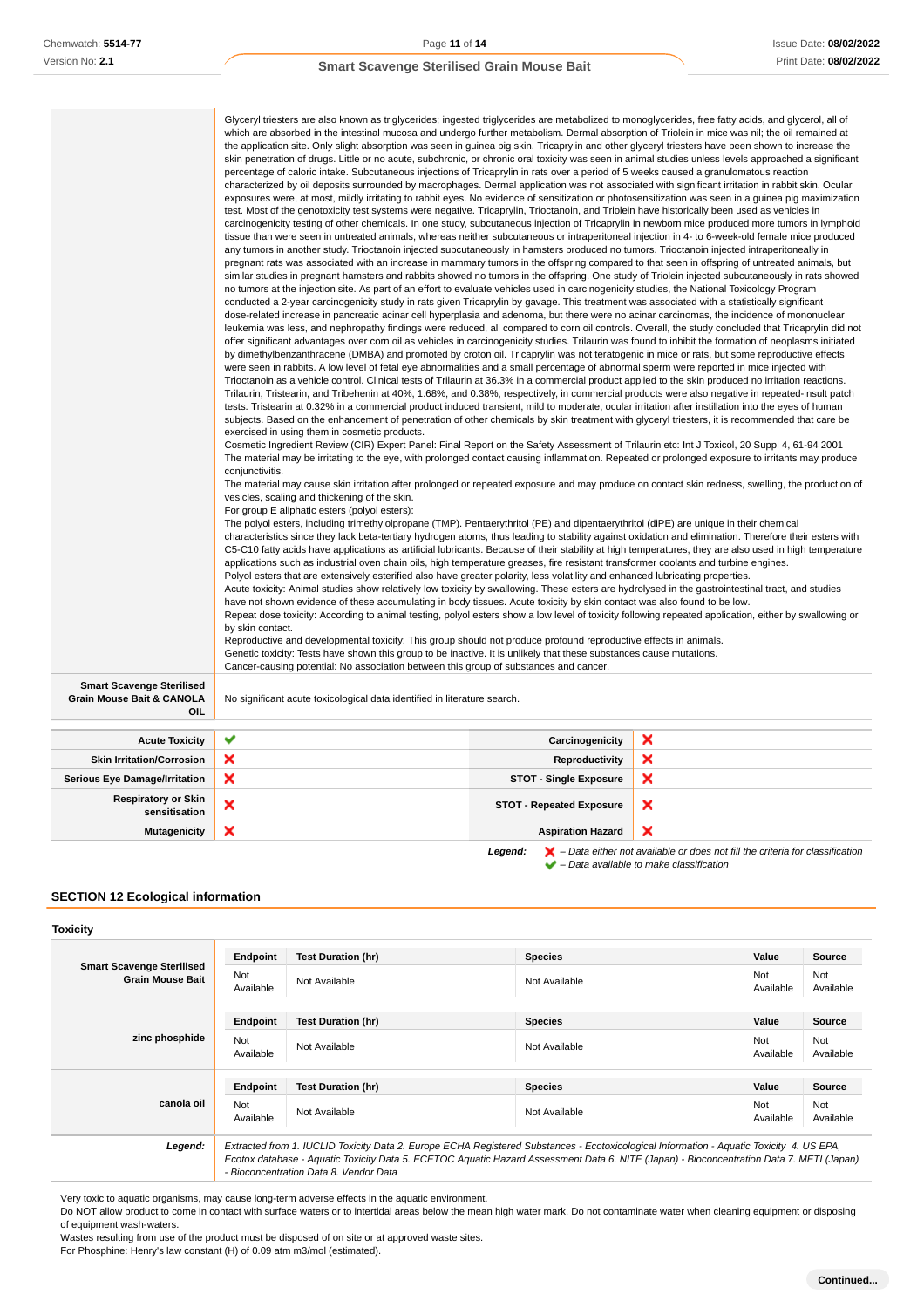Atmospheric Fate: The most important process for the loss of phosphine in the atmosphere is most likely its reaction with hydroxyl radicals. The estimated lifetime of phosphine in the troposphere is <1 day. Phosphine will oxidize rapidly under influence of radiation and UV light; however, it can persist in the atmosphere. Ultraviolet light can also induce phosphine to form phosphenium ions (PH2).

Aquatic Fate: Volatilization is expected to be the most important loss process for phosphine in water. Phosphine either oxidizes or volatilizes rapidly from water. Phosphine is very unstable in water and oxidizes even under low oxygen conditions. The oxidation products are diphosphine, phosphorus, hypophosphorus acid, phosphorus acid, and phosphoric acid. Only a small fraction of phosphine forms phosphates during the oxidation process.

Terrestrial Fate: The rate of adsorption increased with decreasing moisture content and increasing organic soil content. Sorption in soil can occur by both physical (reversible sorption) and chemical sorption (irreversible sorption) processes and the chemisorption process is higher in soils with low organic matter and high mineral. Volatilization from soil may be the most important process by which phosphine is lost from soil when chemisorption is not occurring.

Ecotoxicity: Phosphine is highly toxic to aquatic life. Oxidation to phosphate is likely in biological systems with no suggestion of bioaccumulation or biomagnification. Toxicity of phosphine to one or two day old pupae of red flower beetles was increased by atmospheric CO2. Phosphine is extremely toxic to frogs. Phosphine effected the growth of Baccillus subtilis at 2.7 mg/L.

For Phosphate: The principal problems of phosphate contamination of the environment relates to eutrophication processes in lakes and ponds. Phosphorus is an essential plant nutrient and is usually the limiting nutrient for blue-green algae.

Aquatic Fate: Lakes overloaded with phosphates is the primary catalyst for the rapid growth of algae in surface waters. Planktonic algae cause turbidity and flotation films. Shore algae cause ugly muddying, films and damage to reeds. Decay of these algae causes oxygen depletion in the deep water and shallow water near the shore. The process is self-perpetuating because an anoxic condition at the sediment/water interface causes the release of more adsorbed phosphates from the sediment. The growth of algae produces undesirable effects on the treatment of water for drinking purposes, on fisheries, and on the use of lakes for recreational purposes. **DO NOT** discharge into sewer or waterways.

## **Persistence and degradability**

| Ingredient                       | Persistence: Water/Soil               | Persistence: Air                      |
|----------------------------------|---------------------------------------|---------------------------------------|
|                                  | No Data available for all ingredients | No Data available for all ingredients |
|                                  |                                       |                                       |
| <b>Bioaccumulative potential</b> |                                       |                                       |
| Ingredient                       | <b>Bioaccumulation</b>                |                                       |
|                                  | No Data available for all ingredients |                                       |
|                                  |                                       |                                       |
| <b>Mobility in soil</b>          |                                       |                                       |
| Ingredient                       | <b>Mobility</b>                       |                                       |

### **SECTION 13 Disposal considerations**

No Data available for all ingredients

| Waste treatment methods             |                                                                                                                                                                                                                                                                                                                                                                                                                                                                                                                                                                                                                                                                                                                                                                                                                                                                                                                                                                                                                                                                                                                                                                                                                                                                                                                                                                                                                                                                                                                                                                                                                    |
|-------------------------------------|--------------------------------------------------------------------------------------------------------------------------------------------------------------------------------------------------------------------------------------------------------------------------------------------------------------------------------------------------------------------------------------------------------------------------------------------------------------------------------------------------------------------------------------------------------------------------------------------------------------------------------------------------------------------------------------------------------------------------------------------------------------------------------------------------------------------------------------------------------------------------------------------------------------------------------------------------------------------------------------------------------------------------------------------------------------------------------------------------------------------------------------------------------------------------------------------------------------------------------------------------------------------------------------------------------------------------------------------------------------------------------------------------------------------------------------------------------------------------------------------------------------------------------------------------------------------------------------------------------------------|
| <b>Product / Packaging disposal</b> | Containers may still present a chemical hazard/ danger when empty.<br>Return to supplier for reuse/ recycling if possible.<br>Otherwise:<br>If container can not be cleaned sufficiently well to ensure that residuals do not remain or if the container cannot be used to store the same<br>product, then puncture containers, to prevent re-use, and bury at an authorised landfill.<br>► Where possible retain label warnings and SDS and observe all notices pertaining to the product.<br>Legislation addressing waste disposal requirements may differ by country, state and/ or territory. Each user must refer to laws operating in their<br>area. In some areas, certain wastes must be tracked.<br>A Hierarchy of Controls seems to be common - the user should investigate:<br>Reduction<br>▶ Reuse<br>Recycling<br>▶ Disposal (if all else fails)<br>This material may be recycled if unused, or if it has not been contaminated so as to make it unsuitable for its intended use. Shelf life<br>considerations should also be applied in making decisions of this type. Note that properties of a material may change in use, and recycling or<br>reuse may not always be appropriate. In most instances the supplier of the material should be consulted.<br>DO NOT allow wash water from cleaning or process equipment to enter drains.<br>It may be necessary to collect all wash water for treatment before disposal.<br>In all cases disposal to sewer may be subject to local laws and regulations and these should be considered first.<br>▶ Where in doubt contact the responsible authority. |

#### **SECTION 14 Transport information**

| <b>Labels Required</b>                                                          |       |
|---------------------------------------------------------------------------------|-------|
|                                                                                 | انتها |
| <b>Marine Pollutant</b>                                                         |       |
| <b>HAZCHEM</b>                                                                  | 4W    |
| the contract of the contract of the contract of the contract of the contract of |       |

## **Land transport (ADG)**

| ™numbe.                    | 3134<br>$ -$                                                                  |
|----------------------------|-------------------------------------------------------------------------------|
| shipping name<br>UN proper | WATER-REACTIVE<br>יו ורא<br>TOXIC.<br>NI O<br><i>contains</i><br>: phosphide) |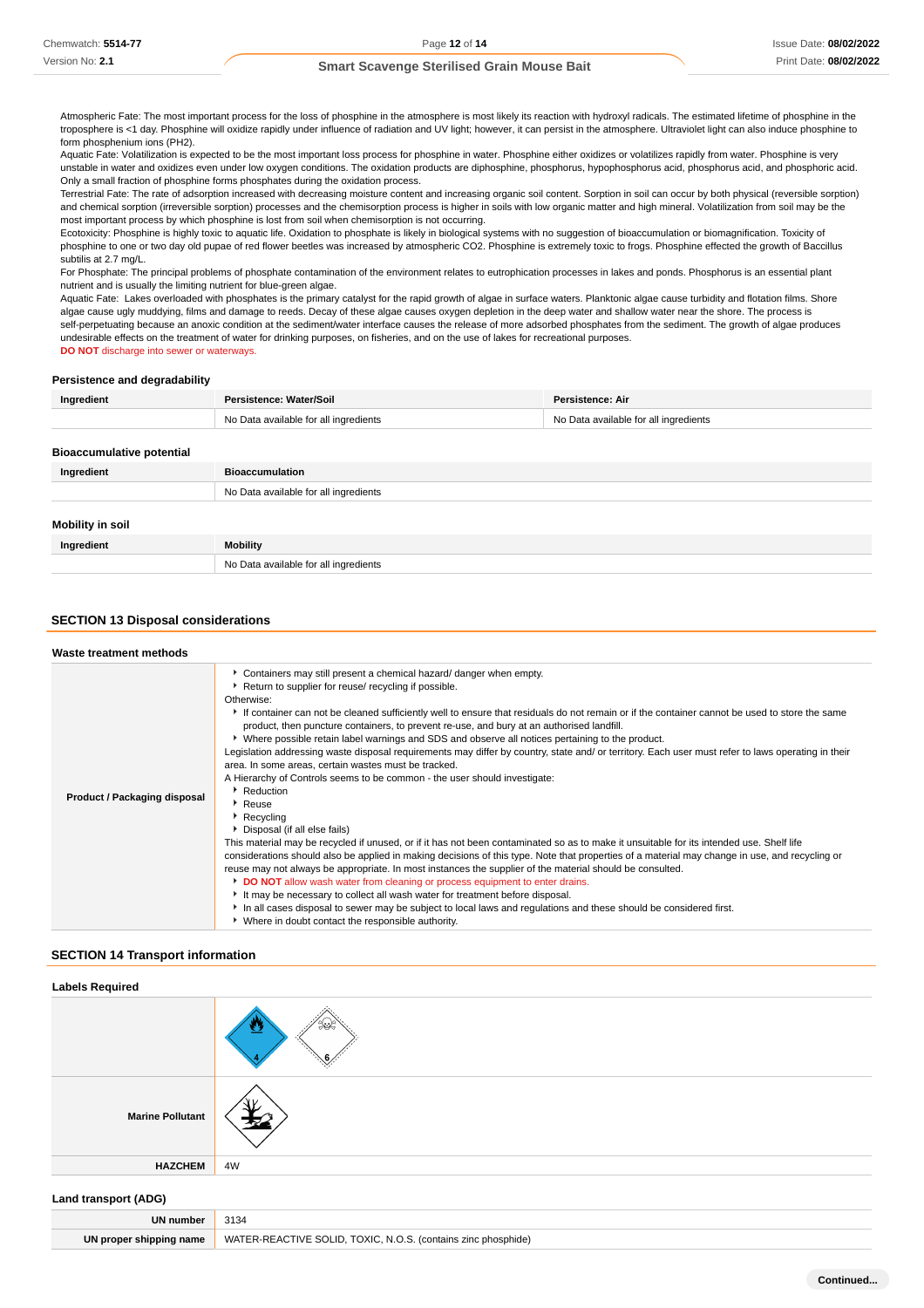| Transport hazard class(es)   | Class<br>4.3<br>Subrisk<br>6.1         |                 |  |
|------------------------------|----------------------------------------|-----------------|--|
| Packing group                | $\mathbf{H}$                           |                 |  |
| <b>Environmental hazard</b>  | Environmentally hazardous              |                 |  |
| Special precautions for user | Special provisions<br>Limited quantity | 223 274<br>1 kg |  |

## **Air transport (ICAO-IATA / DGR)**

| UN number                    | 3134                                                                                   |                                                |                          |  |
|------------------------------|----------------------------------------------------------------------------------------|------------------------------------------------|--------------------------|--|
| UN proper shipping name      | Water-reactive solid, toxic, n.o.s. * (contains zinc phosphide)                        |                                                |                          |  |
| Transport hazard class(es)   | <b>ICAO/IATA Class</b><br>ICAO / IATA Subrisk<br><b>ERG Code</b>                       | 4.3<br>6.1<br>4PW                              |                          |  |
| Packing group                | $\mathbf{III}$                                                                         |                                                |                          |  |
| <b>Environmental hazard</b>  | Environmentally hazardous                                                              |                                                |                          |  |
|                              | Special provisions<br>Cargo Only Packing Instructions<br>Cargo Only Maximum Qty / Pack |                                                | A3 A803<br>491<br>100 kg |  |
| Special precautions for user | Passenger and Cargo Packing Instructions                                               |                                                | 486                      |  |
|                              | Passenger and Cargo Maximum Qty / Pack                                                 |                                                | 25 kg                    |  |
|                              | Passenger and Cargo Limited Quantity Packing Instructions                              |                                                | Y477                     |  |
|                              |                                                                                        | Passenger and Cargo Limited Maximum Qty / Pack | $10$ kg                  |  |

### **Sea transport (IMDG-Code / GGVSee)**

| <b>UN number</b>             | 3134                                                                                                   |
|------------------------------|--------------------------------------------------------------------------------------------------------|
| UN proper shipping name      | WATER-REACTIVE SOLID, TOXIC, N.O.S. (contains zinc phosphide)                                          |
| Transport hazard class(es)   | 4.3<br><b>IMDG Class</b><br>6.1<br><b>IMDG Subrisk</b>                                                 |
| Packing group                | $\mathbf{III}$                                                                                         |
| <b>Environmental hazard</b>  | <b>Marine Pollutant</b>                                                                                |
| Special precautions for user | $F-G$ , S-N<br><b>EMS Number</b><br>Special provisions<br>223 274<br><b>Limited Quantities</b><br>1 kg |

## **Transport in bulk according to Annex II of MARPOL and the IBC code**

## Not Applicable

## **Transport in bulk in accordance with MARPOL Annex V and the IMSBC Code**

| <b>Product name</b> | Group         |
|---------------------|---------------|
| zinc phosphide      | Not Available |
| canola oil          | Not Available |

## **Transport in bulk in accordance with the ICG Code**

| <b>Product name</b> | Ship Type     |
|---------------------|---------------|
| zinc phosphide      | Not Available |
| canola oil          | Not Available |

## **SECTION 15 Regulatory information**

## **Safety, health and environmental regulations / legislation specific for the substance or mixture**

#### I **zinc phosphide is found on the following regulatory lists**

Australia Chemicals with non-industrial uses removed from the Australian Inventory of Chemical Substances (old Inventory) Australia Hazardous Chemical Information System (HCIS) - Hazardous Chemicals

Australia Standard for the Uniform Scheduling of Medicines and Poisons (SUSMP) - Schedule 4

Australia Standard for the Uniform Scheduling of Medicines and Poisons (SUSMP) - Schedule 7

## **canola oil is found on the following regulatory lists**

Not Applicable